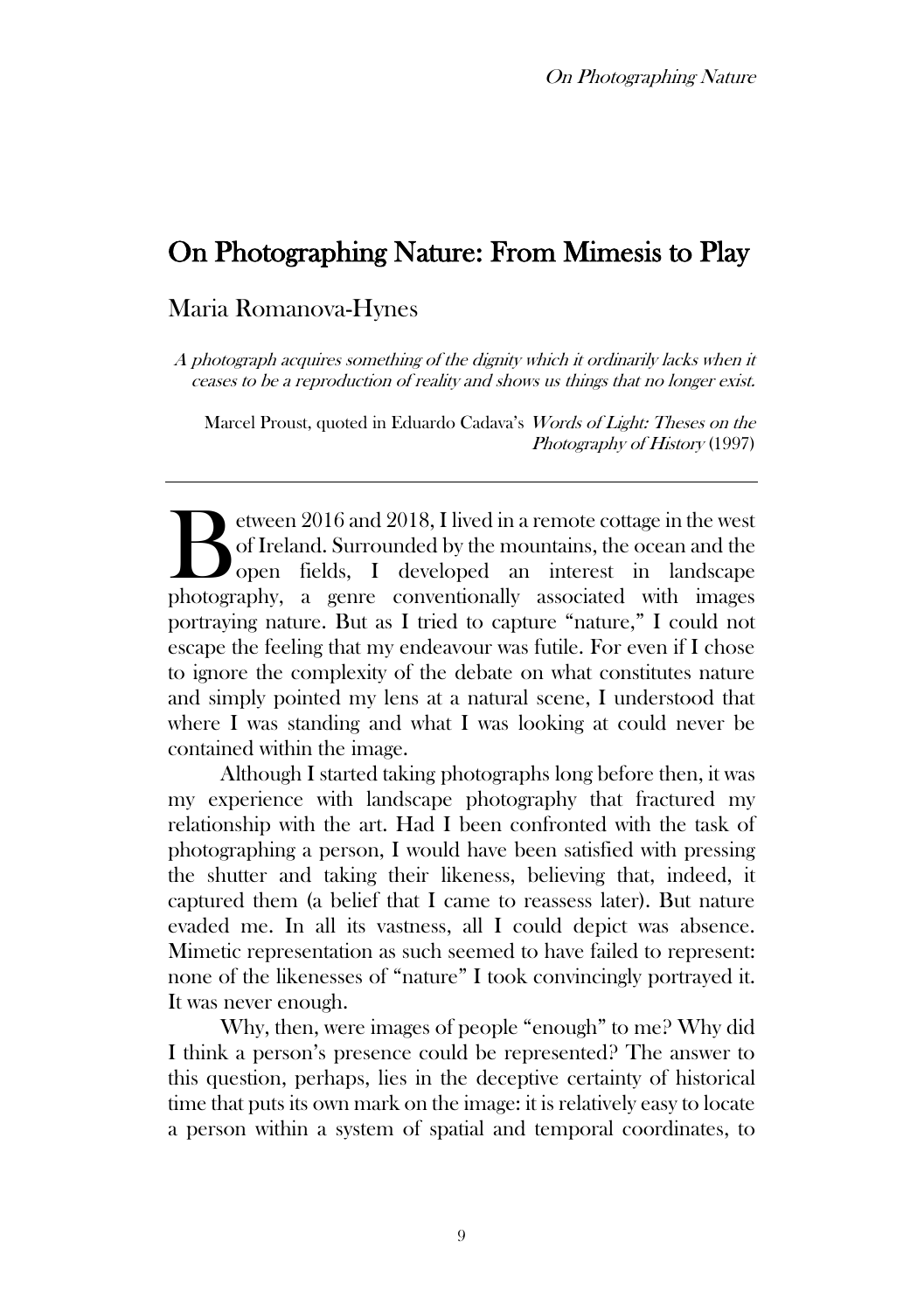assign them a certain age, a certain place and a certain meaning. Presence is a feature of existence that lends itself to identifiability. Nature, however, belongs to a different temporal scale: its time is measured in aeons, and, as such, it contains our historical time. Since nothing is exempt from demise, this overbearing aspect of nature can only be called "timeless" in relation to one's own limited time. Can the photograph contain this relation? For when the photographer locks a view into a frame, they fix their relative position not to time but to physical objects. Nature slips away, and what remains is a particular landscape: another form of an identifiable presence.

This research, therefore, was born out of my frustration with photography. Landscape imagery prompted me to address the fundamental question of technological representation: What constitutes presence and absence within the photographic frame? My aim was to produce a photograph that would invoke the idea of nature by transcending the denotational value of the image, making it affectual rather than descriptive. If nature were to be represented as I perceived it, its image would have to function not just as a sign but engage the spectator, suggesting the relationality and interplay between the observer and the observed.

Without getting too far ahead of myself, I will note that the conundrum I faced originated from a realisation that landscape and nature were not identical. My landscape photographs denoted their referents—the mountains, the ocean and the fields—and drained them of their agency. Instead of involving the spectator as a participant, engaged with the world unfolding in time, the images divorced them from the living phenomena. My task as a photographer was to find a mode of photographic signification that would enliven nature by eliciting the viewer's response to it. Somehow the photograph had to possess not only a signifying but experiential quality of that which it attempted to signify. To simply point the camera and announce that "this is a mountain" rendered all signification hollow.

Confronted by the question of whether it is possible to photograph nature at all, in this article I set out to explore how the photograph can capture phenomena, perception and meaning. Firstly, I examine the problematics of frontal, static depictions of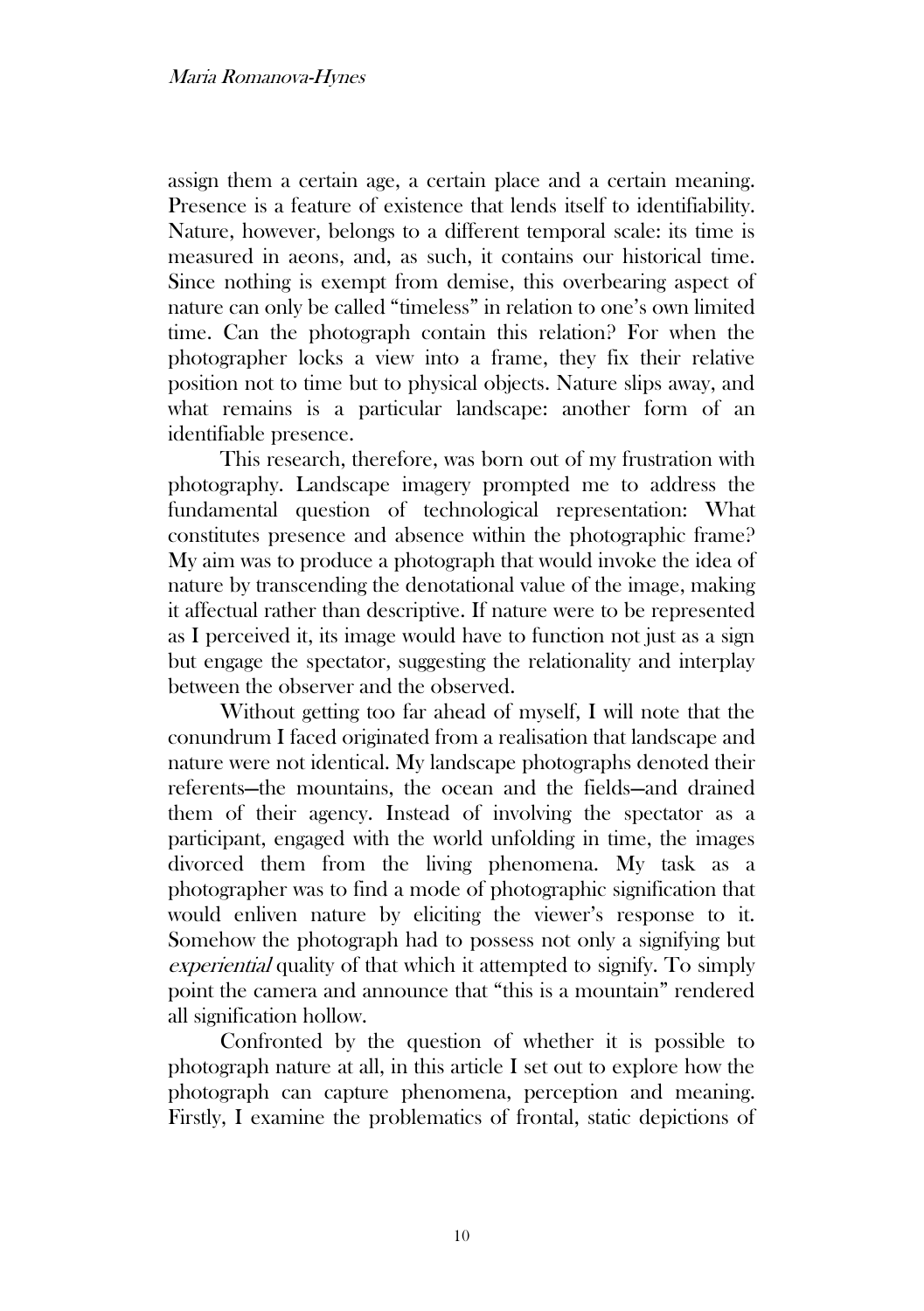natural scenes from a phenomenological perspective and discuss the failure of a traditional landscape photograph to account for the experience of being in the phenomenal world. Next, I turn to Roland Barthes and Jacques Derrida's ruminations on signification in order to identify how meaning gets into the photographic image. I thus critique the structuralist denotation of presence and offer a post-structuralist reflection on a photograph that captures the indeterminacy of reality in its perpetual play of meaning. Finally, I put forward a deconstructivist interpretation of an aftermath photograph—portraying absence at the site of a historical tragedy and claim that by focusing on that which lies outside the frame this photograph engages the subjectivity of the spectator, revitalising the image with the phenomenal experience of envisioning one's being in nature.

I therefore argue that one possible way to address the discrepancy between the traditional landscape photograph and the phenomenal experience of the world is to reconsider nature photography on the basis of the performative characteristics of aftermath photography, which can, via its focus on contextualised absence, imbue the depicted "nature" with agency. To discern how nature can (or cannot) be signified photographically, I engage both with theory, delineating the semantics of the photographic image, and photography, used as a mode of experimental inquiry. This article brings these two strands of my research together and initiates a dialogue between philosophy and artistic practice in order to probe what photography depicts when it "captures" nature and to indicate how the latter evades capture. I will thus attempt to show that to photograph nature one must not just signify the this-ness of the scene but cultivate the experience of partaking-in-it.

## Through the phenomenological lens: inhabiting the landscape

During my stay in the area of Connemara, Ireland, I regularly went for walks on a long sandy beach. Most months of the year the Atlantic wind was so harsh it cut through to the bone, the sky was grey and heavy, and the air was permeated with rain. Although I never regretted the lack of "good" weather, when the sun did come out it was a sight to behold. More often than not it did not stay for a day but for a spell and quickly disappeared behind the clouds. It was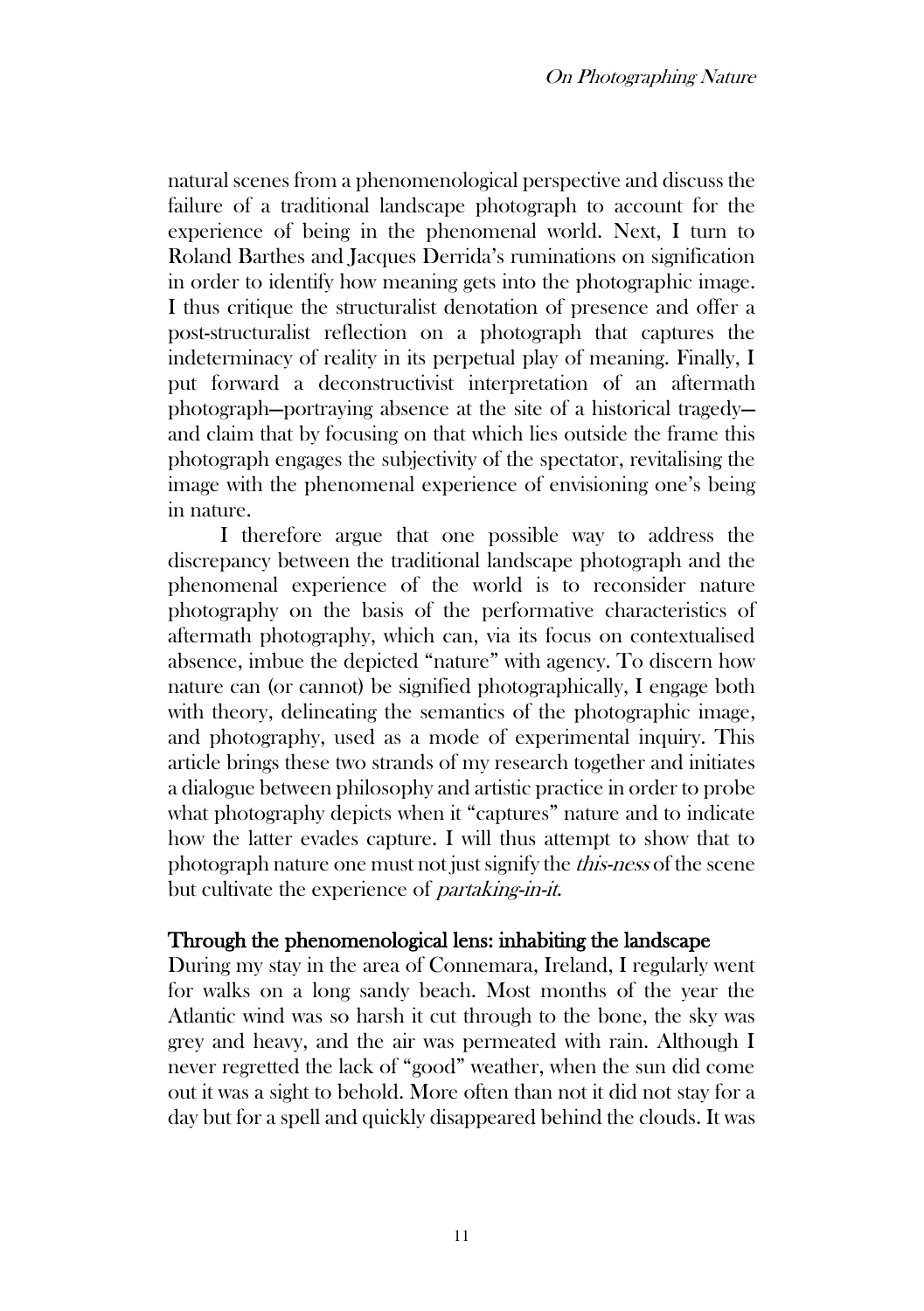#### Maria Romanova-Hynes

on one such walk that I took the landscape photograph that, for the purposes of this article, I shall name Captured by the Mountain.



Figure 1: Captured by the Mountain (M. Romanova-Hynes, 2016)

Colloquially, it is often said that a photograph can "capture a moment." Naturally, in a world marked by transience, one tries to memorialise change. But the photograph is a deceptive memorial, as behind its edifice lies a denial of time slipping away, and within this mutable time, there exist equally mutable places. To be in an environment is to perceive its indeterminacy: to listen, to see, to touch, to smell, to observe. The act of taking a photograph, however, halts this continuous and ephemeral experience. It takes the astute observer out of this perceptual and sensing mode, prompting them to cast a momentary impression into an image of the world that has already vanished.

On my walk that evening, when the sun suddenly came out and spilled its light onto a mountain, I felt compelled to respond to the moment by writing it in light.<sup>1</sup> It was an instance of perceptible mutability, in which I could see the shadow of the clouds move across the mountain, as the whole scene became submerged in

<sup>&</sup>lt;sup>1</sup> The word "photography" is a compound of the Greek *photos* (meaning "light") and graphé (meaning "writing").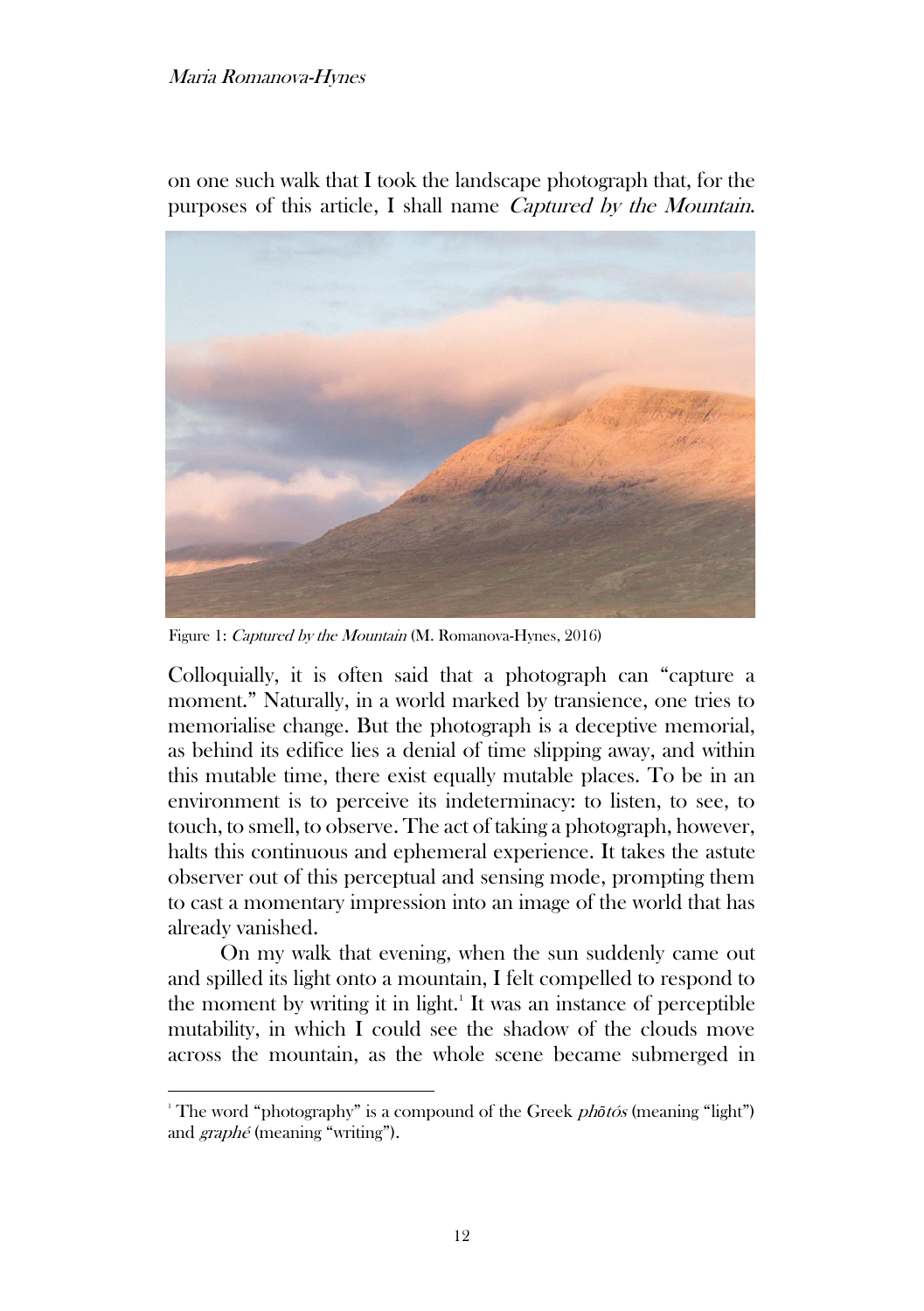bright crimson. The change from grey to fluorescent pink was striking enough, but it was the mountain that drew my attention. For even though I had passed by it many times, never before had it arrested my thought and my senses. Never before had I found myself standing in relation to it. In a way, I did not capture a moment. Rather, it captured me. After a short delay I took the landscape photograph perhaps in an attempt to collect myself.

How can landscape be defined? According to Lucy Lippard, the word traces its history to the fifteenth-century German Landschaft, which means "shaped land, a cluster of temporary dwellings  $\dots$  the antithesis of the wilderness surrounding it."<sup>2</sup> In the seventeenth century, the Dutch landschap, or landskip, embraced the additional sense of ideational representation by acquiring the meaning of a "painting of such a place, perceived as a scope, or expanse."<sup>3</sup> Contemporary language, however, gives the concept a much broader scope. As Ali Shobeiri suggests, "landscape" can designate any of the following: "nature, habitat, artefact, system, problem, wealth, ideology, history, aesthetic and, finally, . . . place, depending on what attributes and qualities individuals elicit from and assign to it."<sup>4</sup> Landscape, therefore, is not just a spatial term, for it also describes a relationship to a place, or a nexus of relationships formed within a place. Landscape marks one's mode of involvement with a unique locale. Ultimately, Shobeiri concludes that "landscape" is not something to project, but to encounter as a conglomerate of things in the phenomenal world." $5$ 

Hence, my photograph resulted from my encounter with the mountain. However, after I took the image, I had to admit that it captured the environment but nothing of my encounter: the photograph seemed void. It arrested neither my thought nor my senses. The mountain, which had previously captivated me, was present within the frame, but now, flat and photographed, it seemed as though dead, eternalised in an embalmed moment. The light of the evening no longer danced on its surface, bringing it forth out of the usual grey and putting it back to sleep. An experience that was

<sup>&</sup>lt;sup>2</sup> Quoted in Shobeiri, *Place*, 113.

 $^{\circ}$  Ibid.

 $^4$  Id., 114.

 $^{\circ}$  Id., 29.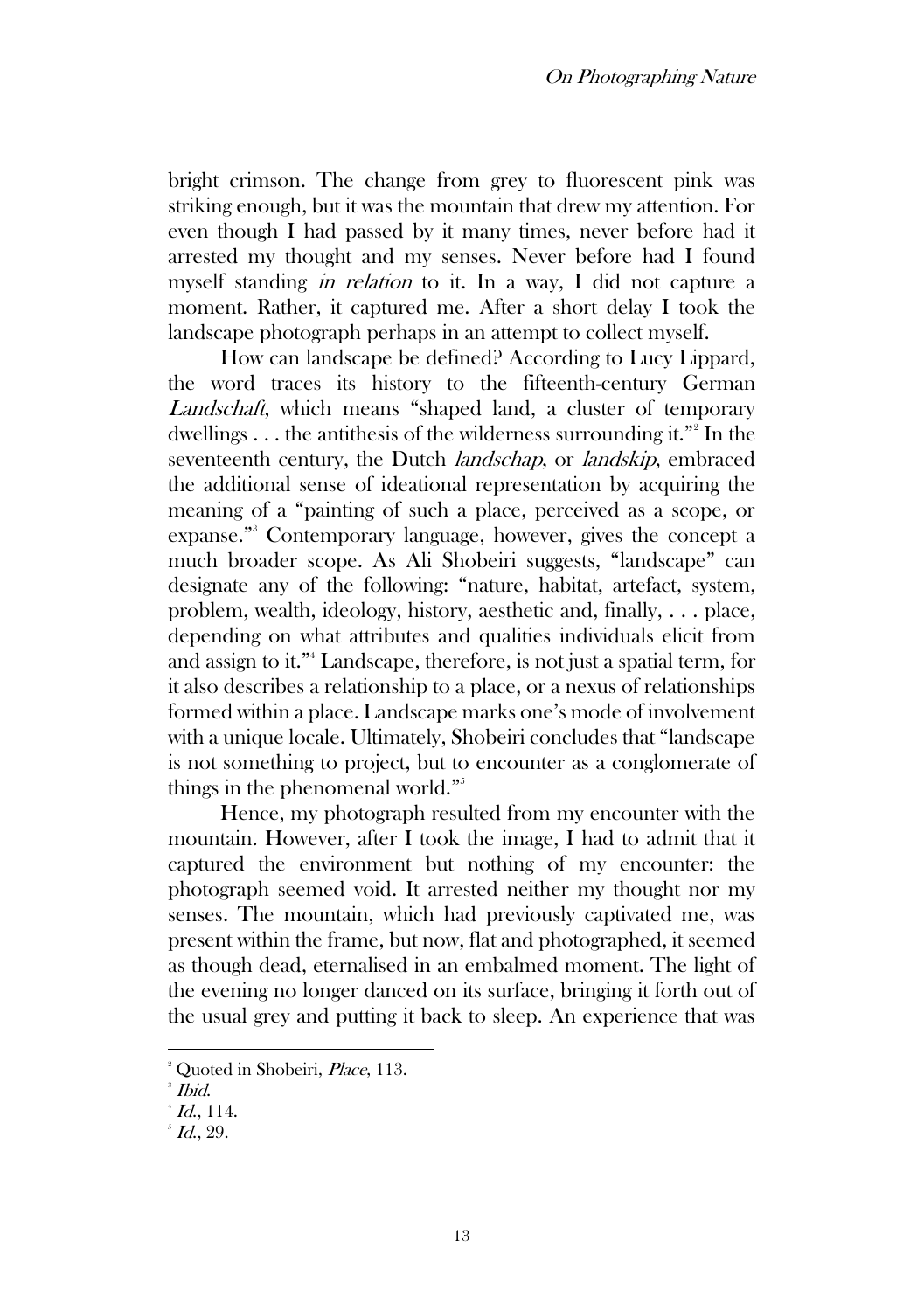dynamic in nature was converted into a stasis and emptied of time. Instead of capturing the being of a phenomenal world and inviting me to partake in it, the image prompted me to project an interpretation over it. My photograph shaped nature, subdued it and made it into an "it." An easily identifiable object.

Maurice Merleau-Ponty suggests that human language and perception are inherently anthropocentric, as humans position other things in relation to their bodily and mental spatial projections.<sup>6</sup> It is habitually said, for instance: "I stood *in front of* the mountain," rather than "I stood *below* the mountain," or "the mountain stood over me." The photograph shares this linguistic orientation and locates the mountain on the eyeline of the spectator, who ends up looking at the image from above. For an attentive photographer, this change in perspective can be dizzying. In my memory, my body was a thing among other things as the mountain towered above me. Moreover, my body was not separate from the ever-mutable world. In Merleau-Ponty's words, the body is "sensitive to all the rest . . . [it] reverberates to all sounds, vibrates to all colours . . . " <sup>7</sup> My photograph, however, reduces the mountain to a self-contained, fixed presence, while at the same time allowing me to look over it. In the living environment of interrelated phenomena, the mountain affected me. But in the representational environment of the photograph, I inadvertently used its image for effect.

While my image eternalises the duration of sunshine in the west of Ireland, reality was much more variegated: the sun disappeared as quickly as it had appeared, and the wind felt cold again. As such, the presence of the mountain can be perceived as "self-contained" only within the image's frame. Outside of the frame, it was never fixed. Aware of the photograph's ability to dissociate objects from the phenomenal world, Jean Baudrillard suggests that it can only capture "vanished presence."<sup>8</sup> Within the split second of the photograph's emergence, the camera registers, paraphrasing Siegfried Kracauer, not nature that exists within a

<sup>&</sup>lt;sup>6</sup> Merleau-Ponty, *Phenomenology of Perception*, 116.

 $^7$  Id., 275.

<sup>&</sup>lt;sup>8</sup> Baudrillard, *The Perfect Crime*, 58.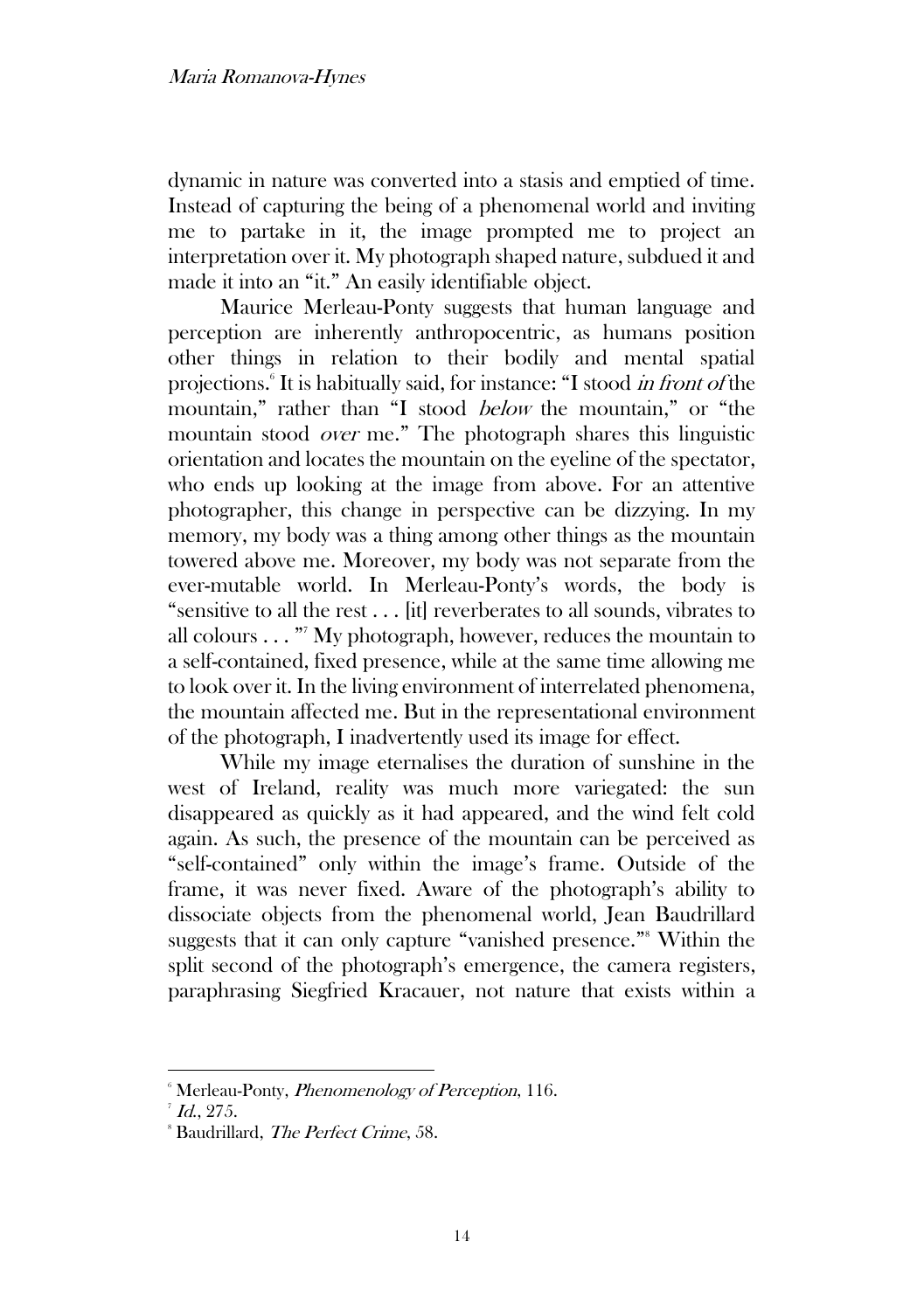space-time continuum but a single aspect of it, which is "the sum of everything that can be subtracted from [it]."<sup>9</sup>

So, what does the photograph actually depict? Does it cut a particular moment out of the environment's space-time continuum—a moment discovered by the photographer; or, does it constitute something that was never there in the first place? Jacques Derrida observes that in photographic practice "the simple recording of the other . . . as he appeared there . . . is immediately contaminated by invention in the sense of production, creation, productive imagination."<sup>10</sup> Thus, at the moment of the photograph's production, I neither discovered nor conceived the landscape, as the image is contingent on "the two senses of invention."<sup>11</sup> Derrida argues that "in the photograph, the referent is noticeably absent, suspendable, vanished into the unique past time of its event, but the reference to this referent . . . implies just as irreducibly the havingbeen of a unique and invariable referent."<sup>12</sup> The mountain was there. The sun did come out and change the light to crimson. But my photograph fails to capture "the unique past time of its event," for what it shows is a crimson mountain as if it has always unchangeably been there.

My intention was not to present a picture-perfect Ireland in a postcard but to respond to the world engaged in its play. Does my photograph succeed in portraying it? Absolutely not. It does not show nature but an object: a mountain. It does not establish a relationship to a co-inhabited space-time continuum. Shobeiri suggests that while "[p]ainters deduce meaning and visualise it as spatial continuum, [p]hotographers photograph spatial continuum and it becomes its meaning."<sup>13</sup> But how can a photograph of a given natural scene mean "nature" if the viewer finds themselves in the position of mastery over the image? Would the image, depicting the world at play, not have to itself become a field of play? Would it not have to invite the spectator as a *reference* rather than furnish them with a deceitful *referent*? To understand how the signifying gesture

<sup>9</sup> Kracauer, "Photography," 37.

<sup>&</sup>lt;sup>10</sup> Derrida, Copy, Archive, Signature,  $43$ .

 $11$  Id., 44.

<sup>&</sup>lt;sup>12</sup> Derrida, "Deaths of Roland Barthes," 53.

 $13$  Shobeiri, *Place: Geophilosophy of Photography*, 44.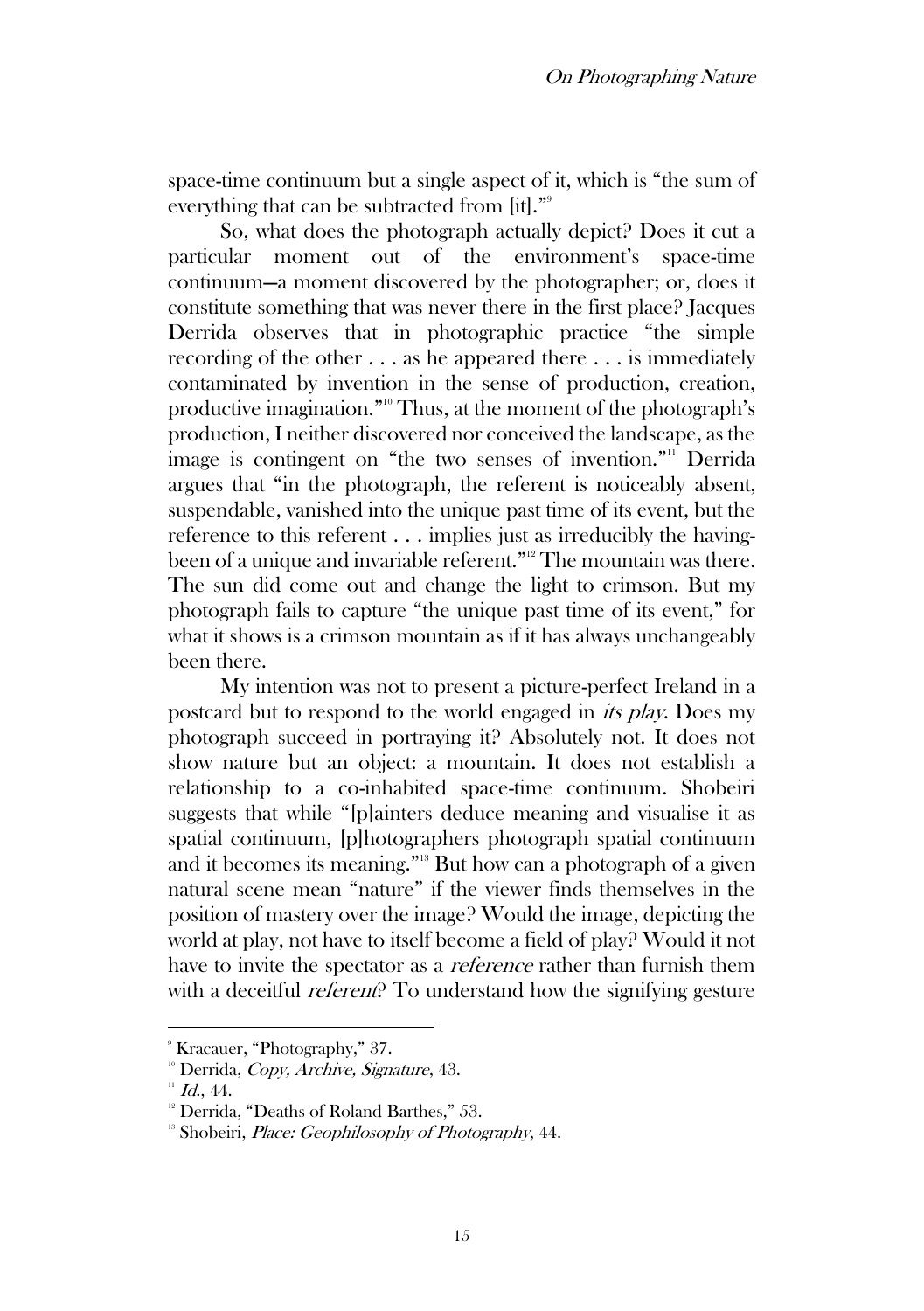of the photograph may remain uncertain and suspendable, I needed to look deeper into the semantics of the photographic image.

## Through the post-structuralist lens: the dissolution of presence

As a photographer, I do not just inhabit the environment but actively interpret it during the production of the image and then later, again, at the post-production stage. I am also an editor, a curator and a spectator of my photographs, and as such, I need to be able to critically examine my own interpretive gaze. If I notice a discrepancy between my recollection of the phenomenal world and its representation in an image like Captured by the Mountain, I am prompted to analyse this incongruity further. In addition to using artistic research as a mode of inquiry that yields "empirical" visual data, I can also employ a theoretical toolkit allowing me to read the image in a more systematic way. What do I see when I look at Captured by the Mountain? And why do I perceive it in a certain way? To answer the question of how nature may or may not be photographed, I first must understand how the photograph becomes imbued with meaning.

It was Barthes who attempted to examine the semiotics of the photograph by applying to it a systemic structuralist reading and developing a comprehensive vocabulary of terms for image analysis. For him, the photograph has two sides. On the one hand, it transmits the literal reality of the scene, denoting it and doubling it as its "perfect analogon."<sup>14</sup> Therefore, he calls the photographic image "a message without a code,"<sup>15</sup> which has a direct, physical relationship with its subject. On the other hand, the photograph is an object that has been constructed, treated, read, inscribed into a system of cultural codes, thus inevitably connoting certain aesthetic and ideological values of a society that receives it.<sup>16</sup> Barthes calls the event of "the connoted message [developing] on the basis of a message *without the code*<sup>"</sup> the photographic paradox. What separates photography from other representational arts is precisely

 $14$  Barthes, "The Photographic Message," 17.

 $15$  *Ibid.* 

 $16$  Id., 19.

 $17$  Ibid.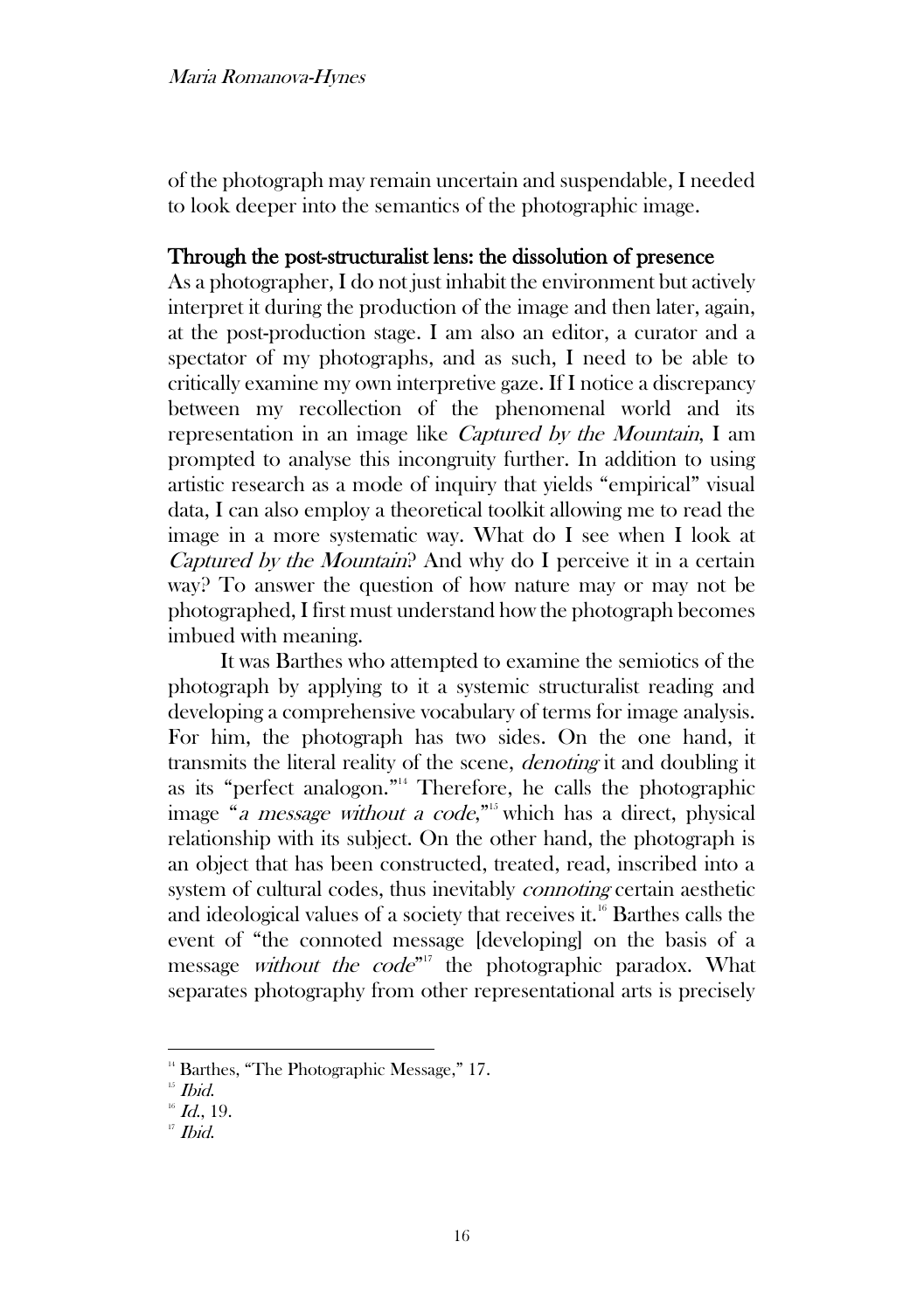its claim to denotation, which "naturalises its symbols,"<sup>18</sup> making photography somewhat akin to speech.<sup>19</sup>

Inspired by structuralism's ambition to explain culture in formalistic terms, Barthes develops his own method of rigorous visual analysis, proposing to study the photograph by unpacking three messages: linguistic, connotational and denotational. First, the photograph is always permeated with words surrounding it (caption, article, title, etc.), since our civilization is still one of the text and not of the image.<sup>20</sup> The linguistic message serves two functions: while an anchorage " $[fixes]$  the floating chain of signifieds"<sup>21</sup> to one possible denoted meaning to focus the interpretation of the viewer, relay positions the text and the image in a complementary relationship, wherewith meaning emerges from their symbiosis (as in film dialogue, or aftermath photography, which will be discussed later).

The second message is the connoted one, which Barthes defines as the imposition of a coding on the photographic message proper, thus forming a "rhetoric . . . as a signifying aspect of ideology."<sup>22</sup> It is through the procedures of connotation that a single photographic utterance, or parole, acquires its cultural meaning within the context of the *langue* of photography.<sup>23</sup> Below I attempt to "read" Captured by the Mountain (fig. 1) to illustrate some of the connoting procedures that might influence my perception of the image:

 $18$  Barthes, "Rhetoric of the Image," 51.

<sup>&</sup>lt;sup>19</sup> Barthes' distinction between denotation and connotation echoes Ferdinand De Saussure's definition of the linguistic sign as a two-sided psychological entity, uniting a concept (the signified) and a sound-image (the signifier).

<sup>&</sup>lt;sup>20</sup> Barthes suggests that in order to find an image not accompanied by words, one would need to go back to partially illiterate societies ("Rhetoric of the Image," 38).  $^{21}$  *Id.*, 39.

 $22$  Id., 49.

<sup>&</sup>lt;sup>23</sup> This terminology, again, is borrowed from linguistics. De Saussure proposes to study language (langue) as a synchronic, homogeneous system, wherein one given utterance, language-use or parole, is seen as a diachronic, heterogeneous element. It is this very logic that allows the structuralist method to extend beyond the linguistic domain into the general field of culture. Structuralism, with its appeal to reason and promise to establish objective knowledge by moving from the particular to the general, offers a method for studying any parole (be it a literary work or a photograph) within the abstract structure that contains it (be it genre or philosophy).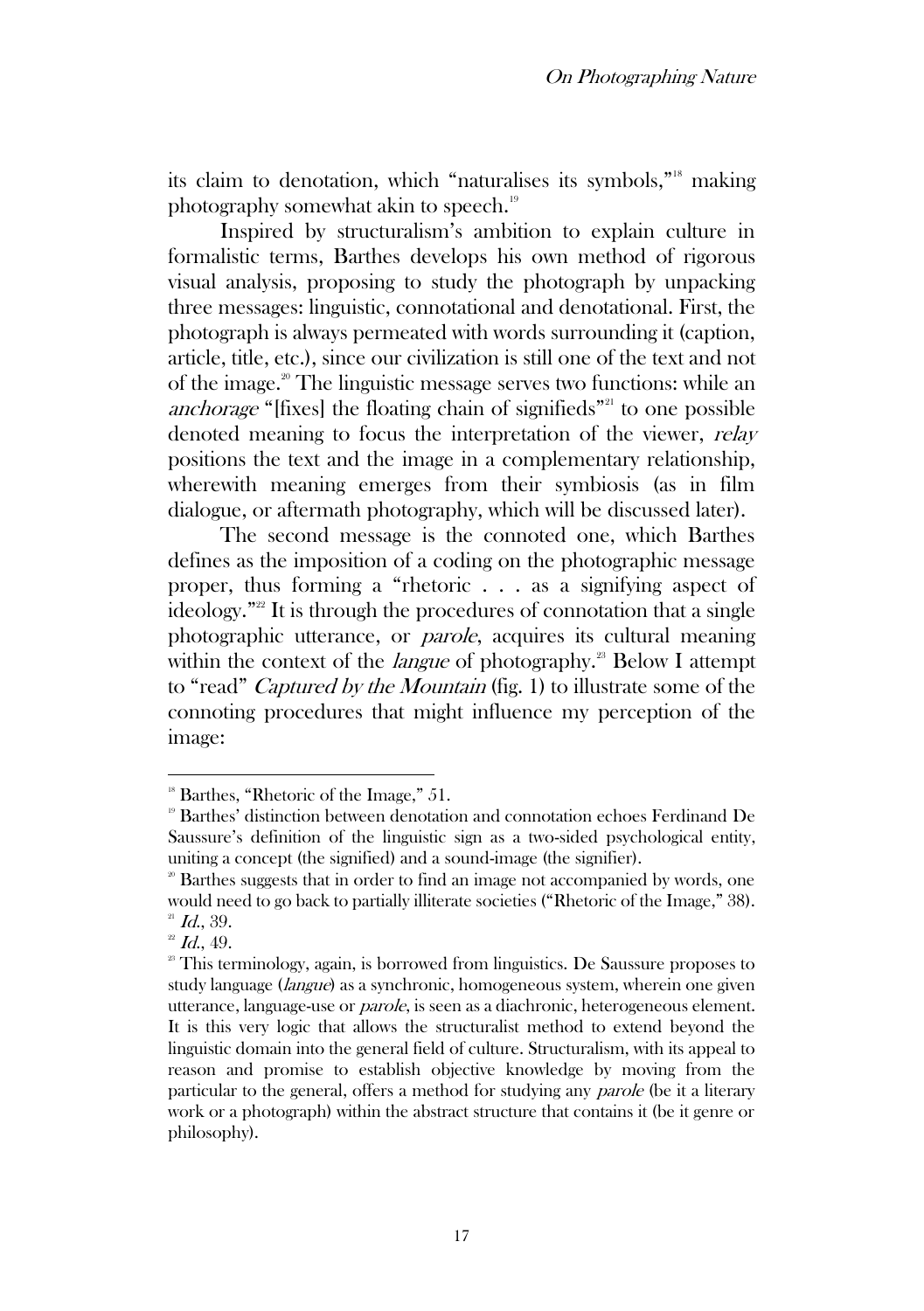- (1)Through the process of photogenia, which embraces the cultural implications of lighting and exposure, the photograph conjures up the environment of the wondrous and spectacular by accentuating the presence of the sun (absent from the frame), as natural light catches the top of the mountain enveloped in a thick cloud.
- (2)The material "texture" of the image, its composition and visual treatment, is defined by the procedure of aestheticism: the framing of Captured by the Mountain privileges the position of the mountain, whose surface, divided between light and shadow, is thus turned into a canvas upon which the spell of sunshine is portrayed. Also, the crimson tint of the image alludes to a romantic ideal of pastoral beauty so commonly featured in the landscape genre.
- (3)Finally, the object of the photograph also signifies ideas: the rocky mountain, seemingly devoid of any traces of cultivation and habitation, projects a sense of solitude and stillness, while its austere appearance is softened by the warm light. $24$

It can be concluded that the meaning of a landscape photograph in structuralist analysis emerges through the interpretation of a cultural image of the world imposed onto an existing geographical site. It is through such a reading that I identify *Captured by the Mountain* as a photograph presenting an idyllic vision of nature and inscribe it into the genre of landscape photography. Although structuralism provides the photographer and the spectator alike with a useful toolkit of interpretive terms and procedures, it also reveals that one is inclined to make a major assumption: namely, that the photograph contains a presence that can be examined. My reading of Captured by the Mountain presupposes that there is a mountain and nature to be read. This image, featuring a natural expanse, thus betrays its underlying politics, assuming the centrality of human culture that, in

 $24$  Barthes also distinguishes *trick effects*, or a technical manipulation of reality that substitutes the heavily connoted, constructed message for the denoted one (such as photomontage); pose describing the actions of the human body within the image as culturally significant (such as "Kennedy praying"); and, lastly, syntax involving a discursive reading of a photograph when it figures as part of a series of several images, each imparting meaning upon one another (see "The Photographic Message," 21-22).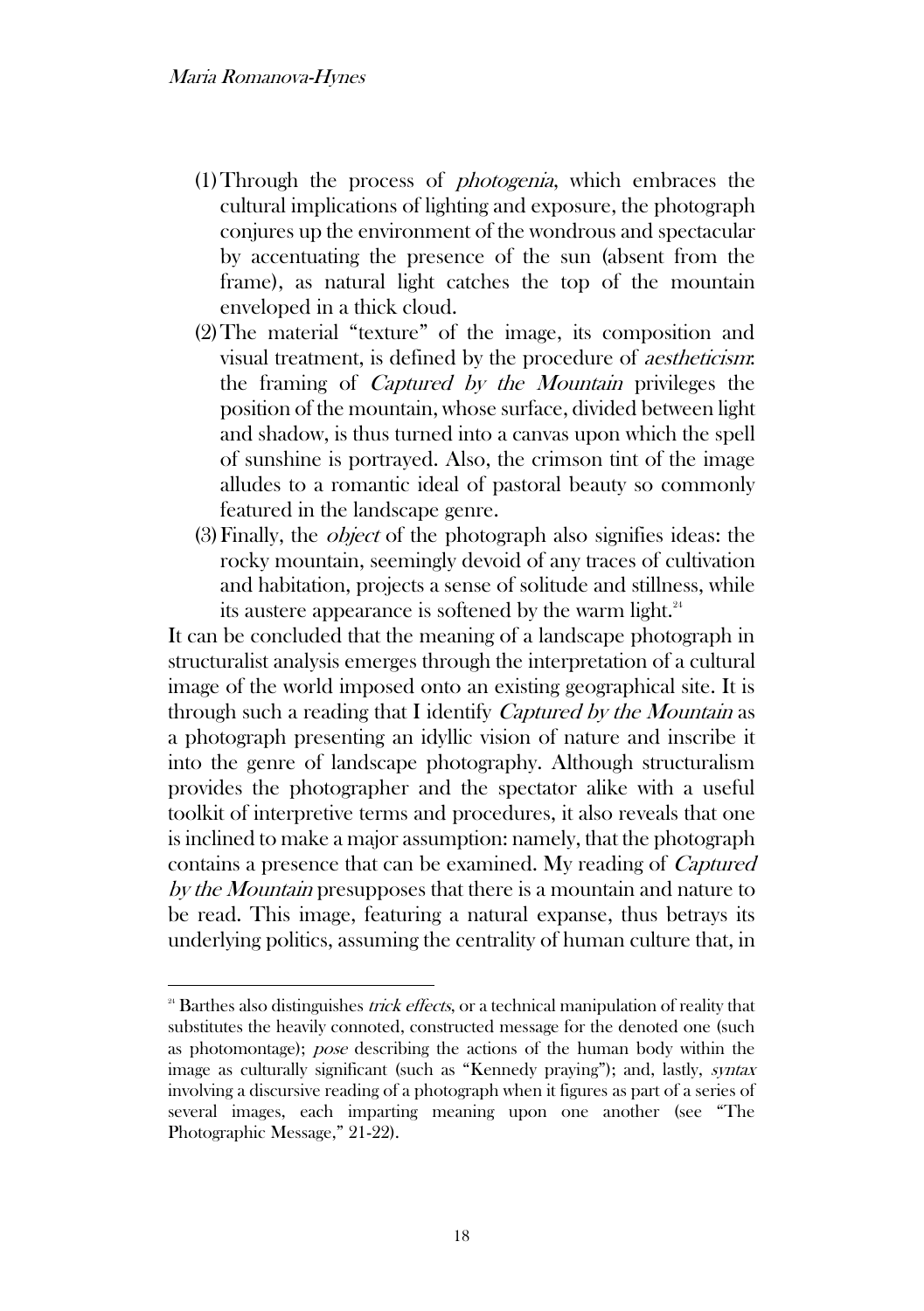this case, represents nature as peaceful, solitary and beautiful, but, ultimately, alienated from the viewing subject. The image does not arrest my gaze. Rather, my gaze arrests it. The view appears "idyllic" not because it actually is, but because I am able to deduce an idyllic meaning from it. Nature, here, is culturally conceived.

Barthes, however, was aware that an act of interpretation alone did not exhaustively explain the specificity of photography as a medium, since he recognised the photograph's power to establish a phenomenal connection to the world. Before his post-structuralist turn, Barthes was already arrested by the mysterious agency of the photograph that he identified as its third, or denoted, message—the message without a code. However, precisely because it does not transmit any code, Barthes struggles to identify this "Edenic state of the image."<sup>25</sup> He suggests that the denoted message can be distilled by stripping all the signs of connotation. Assuming that it is possible to do so, he further states that through denotation photography establishes a new space-time category—its *having-been-there.*<sup>26</sup> But what exactly does that mean? Indeed, *Captured by the Mountain* reflects the mountain that stood there, but as I suggested in the previous section, it fails to capture the mountain that I had experienced. Rather, it produces, through the procedures of connotation, a different kind of mountain and a different meaning. So, what does this photograph denote? What is its signified? What does it tell, except that I was at the site but was unable to capture it? The nature I had encountered eludes me in my photograph and what I see is its *no longer* having-been-there.

Barthes concludes "The Photographic Message" with a statement indicating his own doubt as to the nature of denotation:

Is this to say that a pure denotation, a this-side of language, is impossible? If such a denotation exists, it is perhaps not at the level of what ordinary language calls the insignificant, the neutral, the objective, but, on the contrary, at the level of absolutely traumatic

 $25$  Barthes, "The Rhetoric of the Image," 42.

 $26$  *Id.*, 44.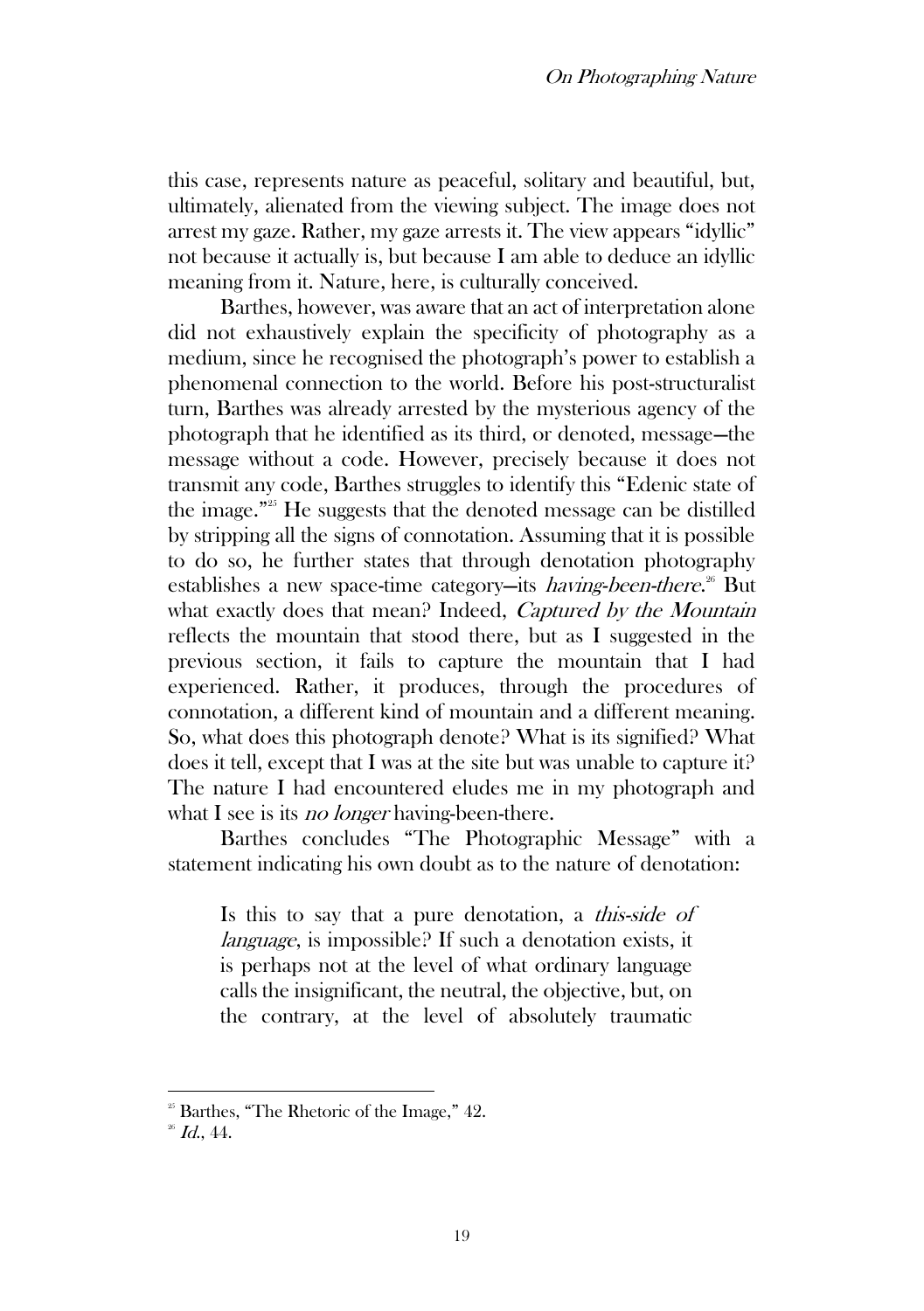images. The trauma is a suspension of language, the blocking of meaning. $27$ 

His allusion to trauma as a suspension of language is striking. The non-connoted reality that the photograph denotes seems to belong to a place of absence, where all signification comes to a halt. To signify a having-been-there-ness means to point at a non-presence that is "an absence of meaning full of all the meanings."<sup>28</sup> To appear, therefore, is not to appear. At the time of writing his early essays on photography, Barthes arrives at a paradoxical conclusion that makes him confront the limitations of structuralism. His intellectual sense compels him to leave open the question of how "the photograph [can] be at once 'objective' and 'invested,' natural and cultural"<sup>29</sup> and admit that "it is through an understanding of the mode of imbrication of denoted and connoted messages that it may one day be possible to reply to that question."<sup>30</sup> A few years later such a mode of imbrication begins to emerge in his own and Derrida's poststructuralist work.

Before delving into Derrida's critique of the metaphysics of presence and addressing the question of how meaning might appear only at the moment of its disappearance, I would like to summarise why I consider a photograph like *Captured by the Mountain* a failure of photographic reproduction. As a photographer, I inhabited the phenomenal world, which I experienced as a spacetime continuum, when I was disturbed by a happening—the sun coming out of the clouds. The world was at play, and it touched me. I was not traumatised, but my perception, indeed, was pierced. But the resulting image does not pierce me. It shows the world at peace an idyllic world as the analysis above suggests—while for me the world was ruptured. My photograph was supposed to denote change, the before and the after, not the mountain. My direct, indexical position was to the world at play, revealing the mutability of nature unfurling in time. The photograph, however, wrongly establishes a direct, indexical relationship to the mountain and

 $2^{\circ}$  Barthes, "The Photographic Message," 30.

 $2^8$  Barthes, "The Rhetoric of the Image," 42.

 $2^{\circ}$  Barthes, "The Photographic Message," 20.

<sup>&</sup>lt;sup>30</sup> Ibid.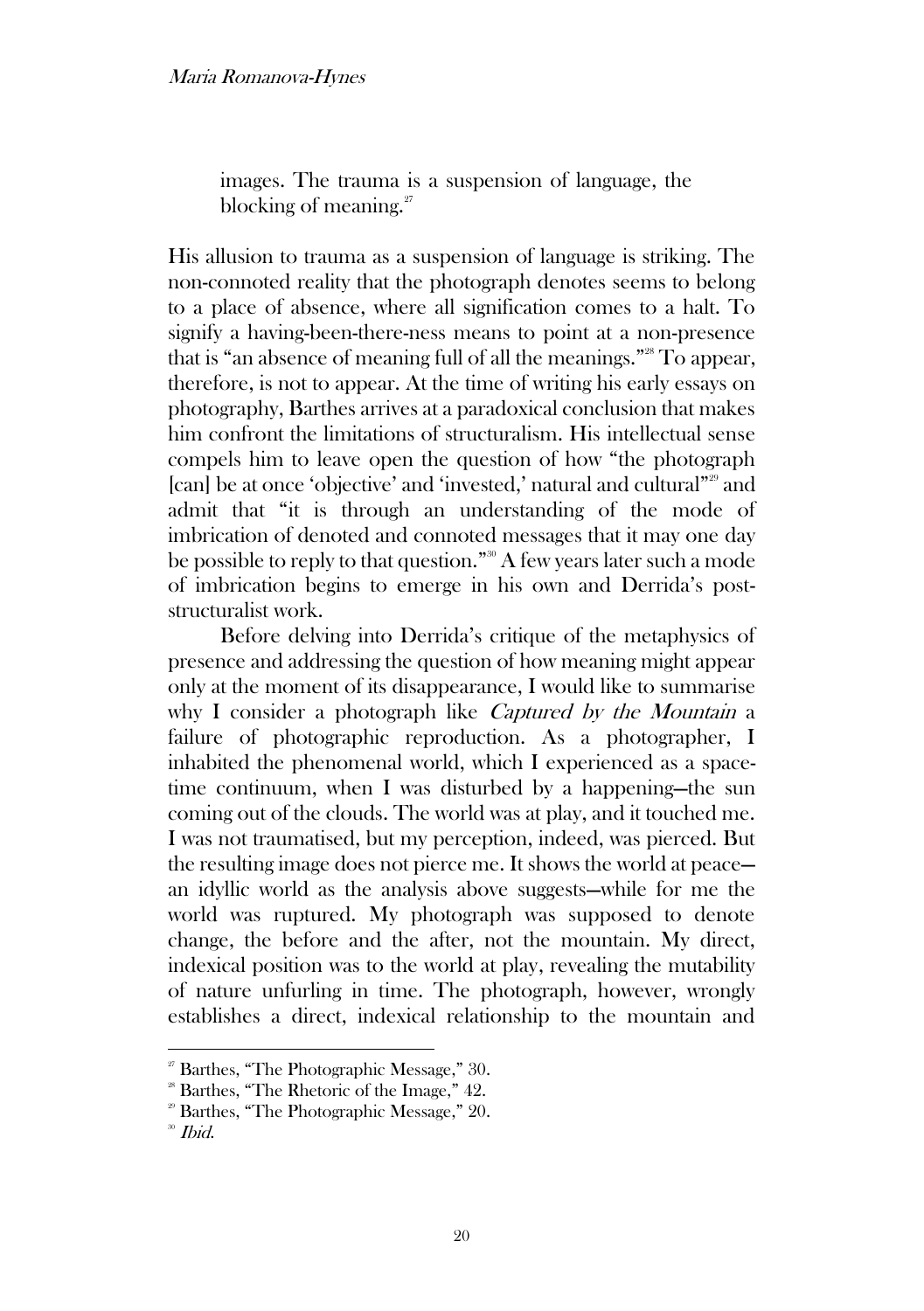frames it as a presence that can be contained. Thus, the significance of the image does not coincide with the significance of the moment. Time passing through nature, with its light, movement, variance, that I intuitively aspired to denote, has been substituted for the connoted mountain. My experience, which was explosive and distinct, remained on the periphery of the image. Nature has been tamed. Heterogeneous time has been smoothened.

Habitually looking for a presence that could be pictured, I did not yet discern the intricate dance of presence and absence that takes place within the photographic frame, and I was unable to foresee that the image of an easily identifiable object would inevitably conceal the phenomenal world. But, perhaps, representation is simply always inferior to being? Maybe the fault was not at all my own? Maybe photography was to blame? These questions drew me deeper into semiotics, as I set out to understand what representation is, where it begins and where it ends. Is it a photograph of the mountain? The word "mountain" that I utter? Or the very thought of the mountain when I look at the phenomenal world?

To answer these questions, we need to look deeper into the history of metaphysics, which is synonymous with the history of defining being as presence.<sup>31</sup> For De Saussure, who examined the function of the sign through the lens of linguistics, speech always takes precedence over writing. Voice speaks of the self-presence of an idea, whereas the written sign misplaces it by making its seemingly inadequate copy. Thus, writing translates self-presence into a "mere" representation, functioning as a supplement and a substitution. It takes the place of that which was present in itself and fills it with void.<sup>32</sup> Within this logic, representations are seen as inferior to what they stand to represent, unless one proves their ability to denote reality. That is why the holy grail of photography is presence, the having-been-there-ness and a deciphered code of denotation.

Derrida, however, questions the hard divide between being (the signified) and representation (the signifier), proposing that no signified escapes the play of signifiers. For him, the signified is not a presence locked onto itself but is always already a trace, and, as such,

<sup>&</sup>lt;sup>31</sup> Derrida, Of Grammatology, 97.

 $^{32}$  Id., 292.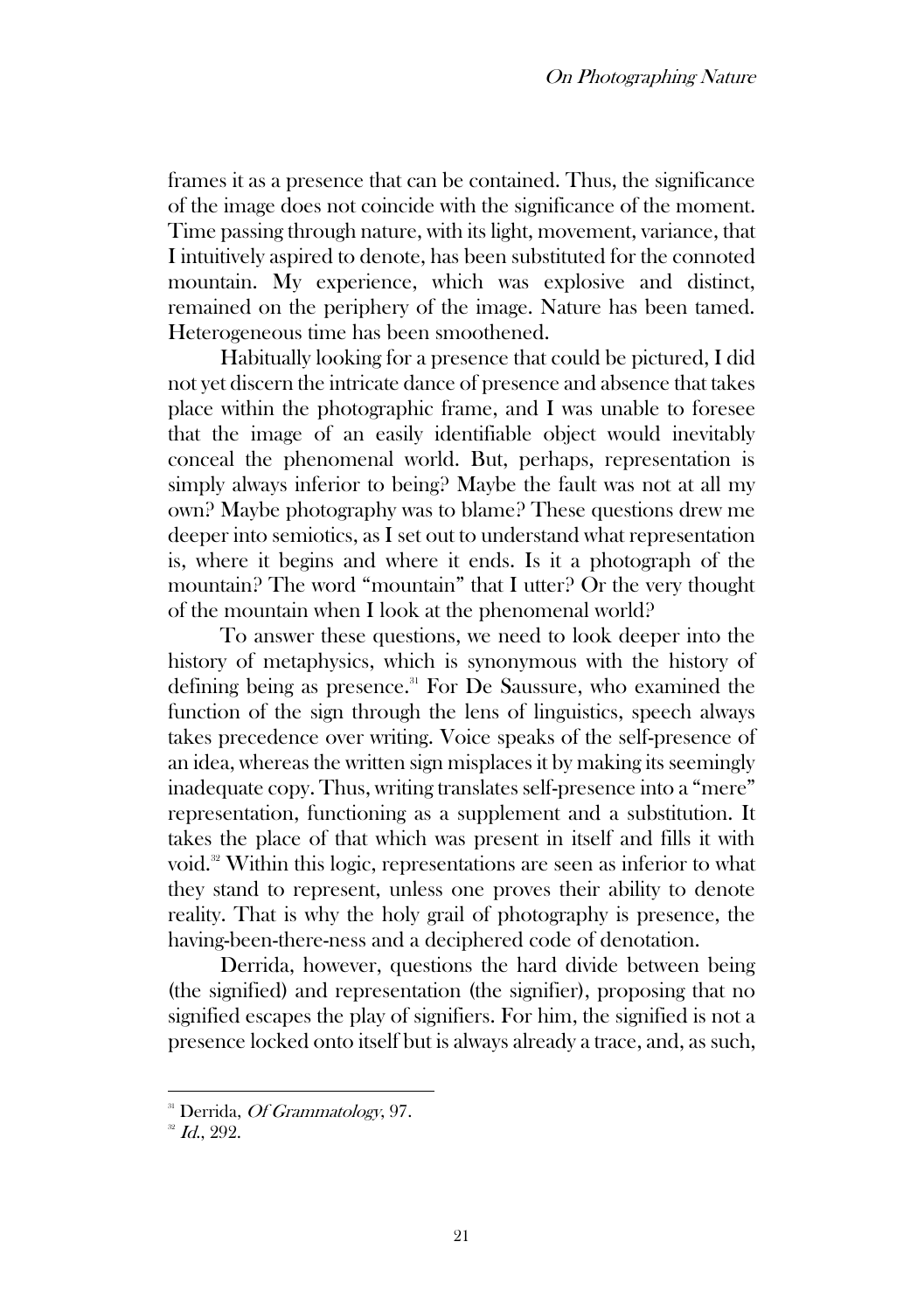it finds itself "in the position of the signifier."<sup>33</sup>This brings about a profound change in both the methods of visual and textual analysis and our perception of reality. No medium or form of expression, be it speech or photography, can lay a better claim to the signified than any other. The deconstruction of the sign dismantles the very notion of presence, asking: What is presence if not its own erasure? Derrida shapes his philosophy under the influence of Edmund Husserl's phenomenology, which investigates one's inner consciousness of time. For Husserl, the present is "already something that is not" or "something that is not yet."<sup>34</sup> Presentbeingness is always already split, although he does posit that presence can be obtained through the immediacy of unmediated perception.<sup>35</sup> Derrida, however, goes further and challenges the very premise that perception can be "unmediated." For him, presence, defined as "the form that remains the same throughout the diversity of content,"<sup>36</sup> can never coincide with itself, because meaning is deferred, removed from us by a concatenation of traces. The search for the origin of the trace—understood as a momentary retention of experience, once experience splits the fabric of space and time $3\degree$  - is fated to fail, because each trace appears at the moment of its disappearance, as it is being effaced by other traces. Thus, the trace resists reaching any kind of fixed form, for it emerges not in its being but in its becoming and is incomplete.

Therefore, there is no photograph that can capture the *this*ness of the scene. There is no view that can arise in front of the lens in its "giveness," as it is always already "contaminated" by the act of signification. The very idea in the mind does not exist outside of signification, and, as such, it is a trace of its own becoming. For example, when I stand in the landscape and see before me the sea, the setting sun and an open field traversed by a network of famine

 $33$  Id., 73.

<sup>&</sup>lt;sup>34</sup> Husserl, *Phenomenology Internal Time-Consciousness*, 51.

 $35$  *Ibid.* 

<sup>&</sup>lt;sup>36</sup> Lawlor, *Voice and Phenomenon*, xvi.

<sup>&</sup>lt;sup>37</sup> Derrida, *Of Grammatology*, 62.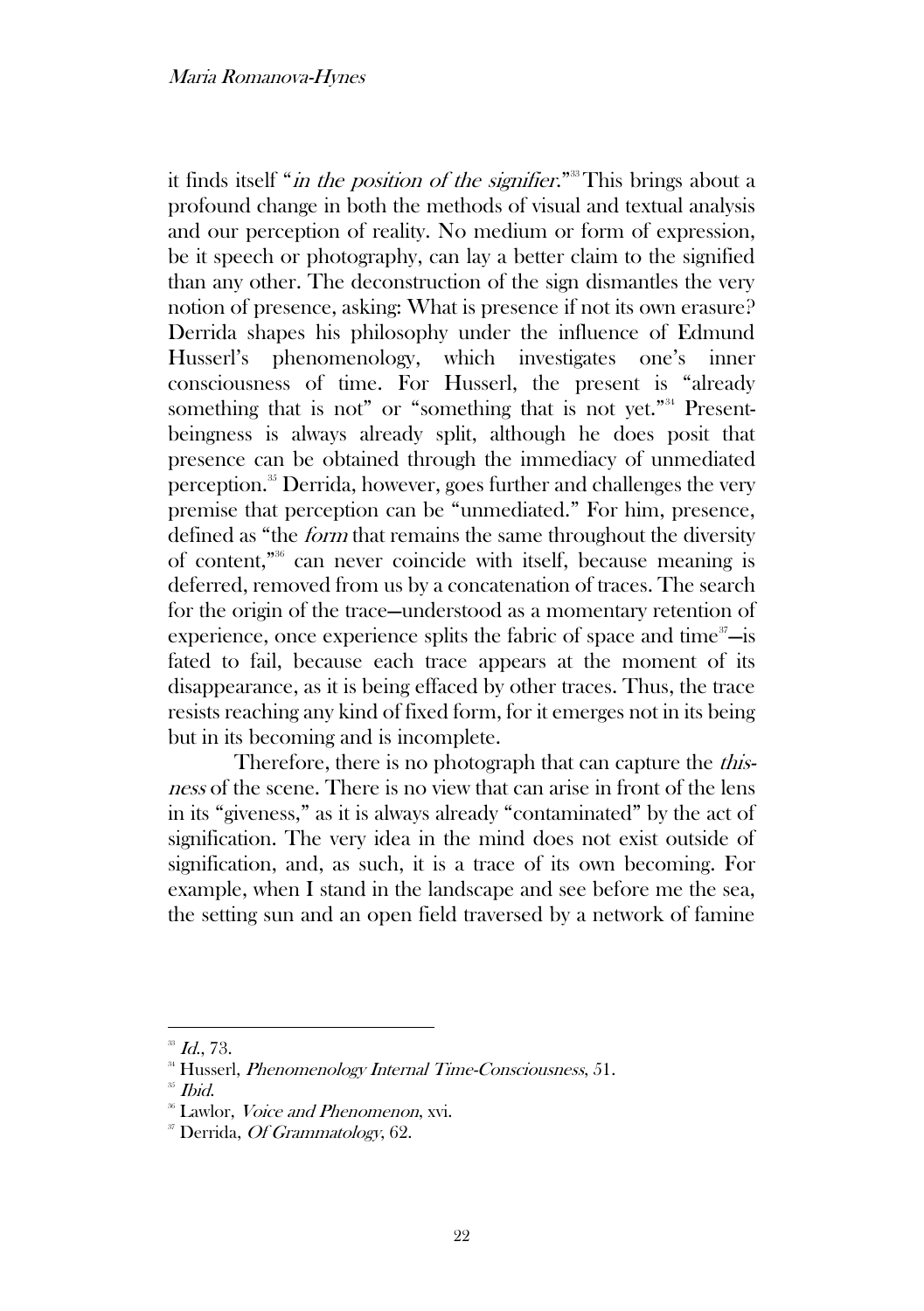walls,<sup>38</sup> I do not encounter it as "shaped" land, as an antithesis to the surrounding wilderness, but rather as the formation of the sign that one may call "landscape," through the deferral of meaning.



Figure 2: Trace-schaft (M. Romanova-Hynes, 2016/2021)<sup>3</sup>

There is no original presence that the photographer may capture while walking in nature. In fact, what "nature" means depends on the context of the surrounding wilderness of thought—nature arises as a view, as a sunset, as a mountain covered in stone walls signifying their own history—nature is a montage, like any other image or word. It is a signifier, and if one were to take its photograph, it would emerge as a constellation of self-effacing reflections. Through this lens, Landschaft is a vanishing trace-schaft, which does not only disappear but also has not yet appeared.

My photograph *Trace-schaft* (fig. 2) is an attempt to demonstrate the work of traces, but it is undoubtedly an approximation and a simplification. A trace cannot be fixed. There cannot be a photograph of it. What Derrida calls the arche-trace, i.e. the very possibility of a trace,<sup>40</sup> is not an origin but rather the

<sup>&</sup>lt;sup>38</sup> The famine walls were built by the peasants during the Great Famine (1845– 1852) in return for food, as many landowners would not feed them otherwise: the rocks and boulders were rolled up the hills to erect a massive network of enclosures, spanning much of the Irish west.

 $\degree$  The photograph was taken in 2016 and processed in 2021.

<sup>40</sup> Avtonomova, "Derrida and Grammatology," 26.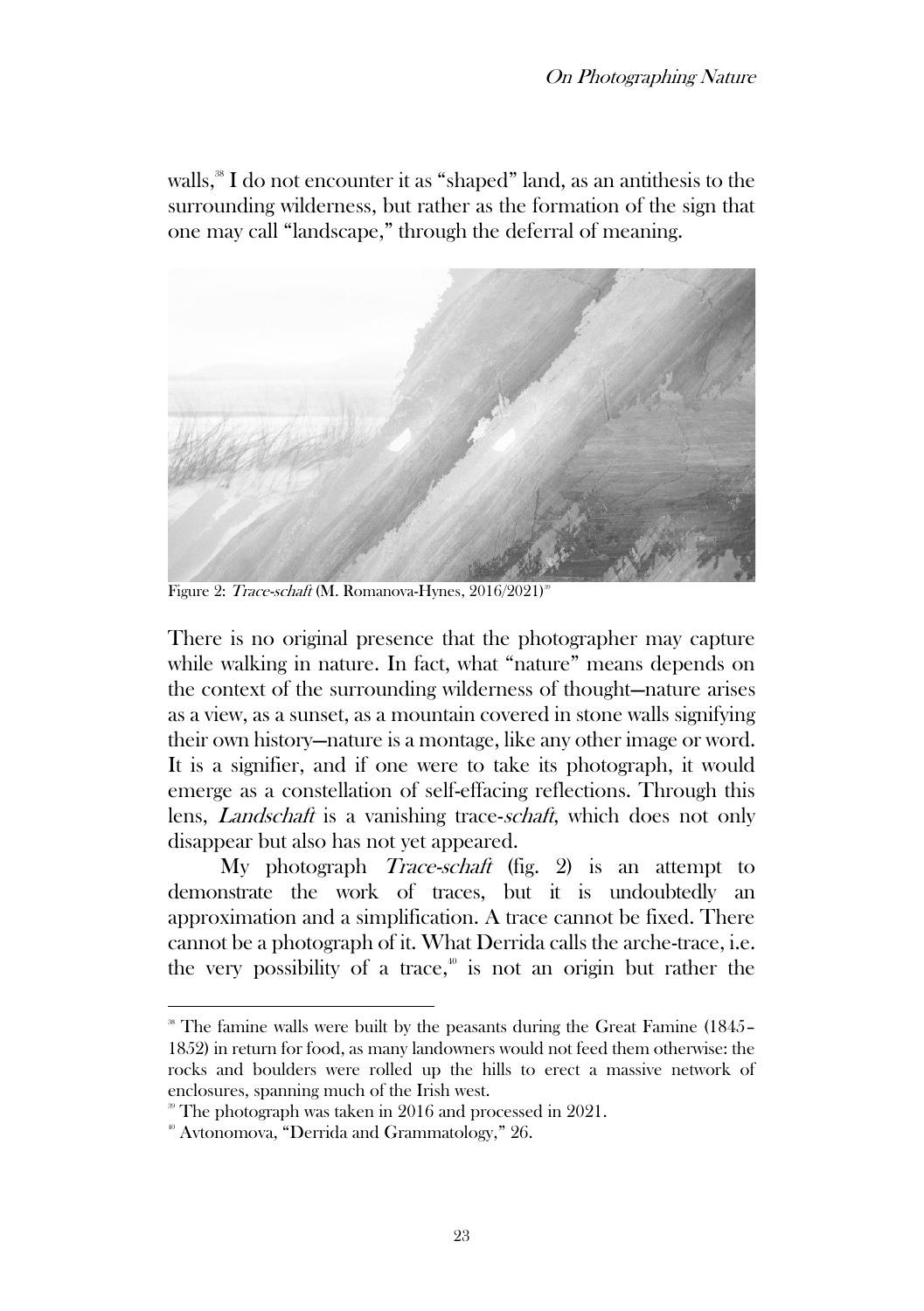underlying principle of differentiation that allows one to distinguish between differences and similarities and see their underlying simultaneity. Another name for this principle is *différance*, a neologism Derrida coins to describe the process of the formation of form itself.<sup>41</sup> What the trace captures is the dynamism of the sign, as each trace coincides not with itself in the future or in the past but with its neighbouring traces that are synchronously concurrent. This convergence is called "supplementarity," and it describes how each instance of incompleteness seeks completion, or in other words, how absence of presentness aspires to acquire presentness but can never succeed.<sup>42</sup> As such, presence dissolves in the multitude of traces and cannot be centred, collected, or logocentric. For Derrida, presence is an emptiness, an abyss which engenders a play of all possible meanings within a given structure. The desire for presence emerges in the abyss of reflections, in the abyss of mirrors, in the abyss of representations of representations.<sup>43</sup>

Derrida concludes that "the trace itself does not exist,"<sup>44</sup> because to exist means to be present in itself. What stands in its place is writing. However, for him, writing is not synonymous with language, for it does not just refer to pictographic, ideographic and phonetic forms of record but to the whole continuity of phenomena that make it possible.<sup>45</sup> Writing precedes and encompasses any form of -graphy that captures not the sign of a thing but the sign of a sign.<sup>46</sup>

A landscape photograph aspires to capture the presence of a natural scene, but it can never transcend the limitations of its graphy. A static image of a mountain (fig. 1) does not reveal its subject but conceals it. It condenses its essence into a thing that can

<sup>&</sup>lt;sup>41</sup> Derrida, *Of Grammatology*, 63.

<sup>&</sup>lt;sup>42</sup> According to Derrida, the dance of light and shadow establishes not a binary but a relationship along a differential border: "This is the very movement of the trace: a movement that is a priori photographic" (Copy, Archive, Signature, 17).

 $48$  Derrida, *Of Grammatology*, 163.

 $44$  Id., 167.

<sup>&</sup>lt;sup>45</sup> Thus, language is only one species of writing, along with cinematography, choreography, music, painting, sculpture, photography, etc. Id., 9.

<sup>&</sup>lt;sup>46</sup> Derrida mentions that according to Chinese tradition, writing emerges from the contemplation of traces in nature, such as cuts and marks on a turtle's shell (Id., 123). The possibility of writing predates discerning patterns in nature like constellations in the night sky.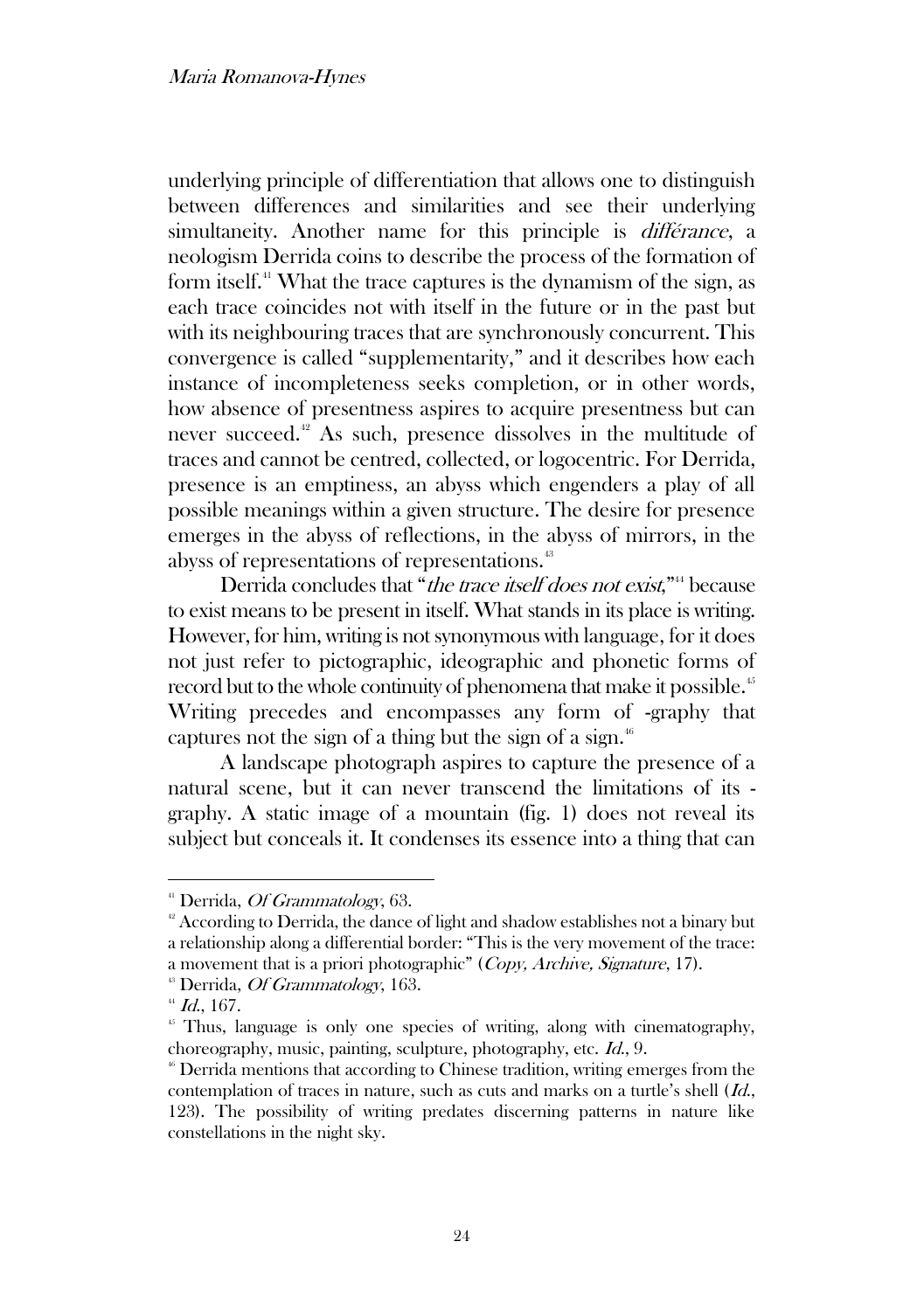be named and captured, divulging not its "being" but that which functions as a signifier.<sup> $\pi$ </sup> The image inscribes that which is unique into a system of relations and, as such, is an act of writing, the loss of self-presence, the loss of that which was never really given, which was "always already split, repeated, incapable of appearing to itself except in its own disappearance."<sup>48</sup> A photograph like *Trace-schaft* does not hide its act of -graphy, compression and reduction but demonstrates its attempt at capturing the presence of a scene of nature as rupture. It is a violent act, for that which can be turned into a sign and written must first be compressed. But before the sign is a form, it is a play. Before one can picture a landscape, one must dissolve into the movement of the world, wherein human and nature emerge not as stable entities that can be contained in language or imagery but as shifting phenomena appearing in one's mind in their inter-relation. Before the act of rupture takes place, before the image is shaped, being and representation themselves flow into each other, wherein an "I" is not yet separate from "the other." In *Trace-schaft*, one is already detached from the environment, already on the outside, yet still perceiving the traces of the sign, which, once formed, will be called "landscape."

Even though this photograph captures the multiplicity of nature's appearances, it is also a static image, a presence in itself, a mere illustration. But nature cannot be represented as a presence, for it is not whole and internally coherent. Nature can be inhabited but not signified. Like the movement of différance, which is never in stasis, it must reflect the movement of time itself. The representation of nature, which I was seeking, must capture the movement of life-death<sup>49</sup> and thus reflect "the play of the world."<sup>50</sup> Nature can only be "denoted" by gaining access to "an absence of meaning full of all the meanings." <sup>51</sup> In order to appear, it must not

 $^{47}$  Id., 125. The transition from speech to writing (in the narrow sense) happens within arche-writing itself. Thus, writing foregoes speech.

 $48$  Id., 112.

 $\mu$ <sup>0</sup> In 1975 and 1976, Derrida gave a series of lectures deconstructing the dichotomy between life and death titled "Life Death," which was first published in English in 2020.

<sup>&</sup>lt;sup>50</sup> Avtonomova, "Derrida and Grammatialogy," 31 (my translation).

 $51$  Barthes, "Rhetoric of the Image,"  $42$ .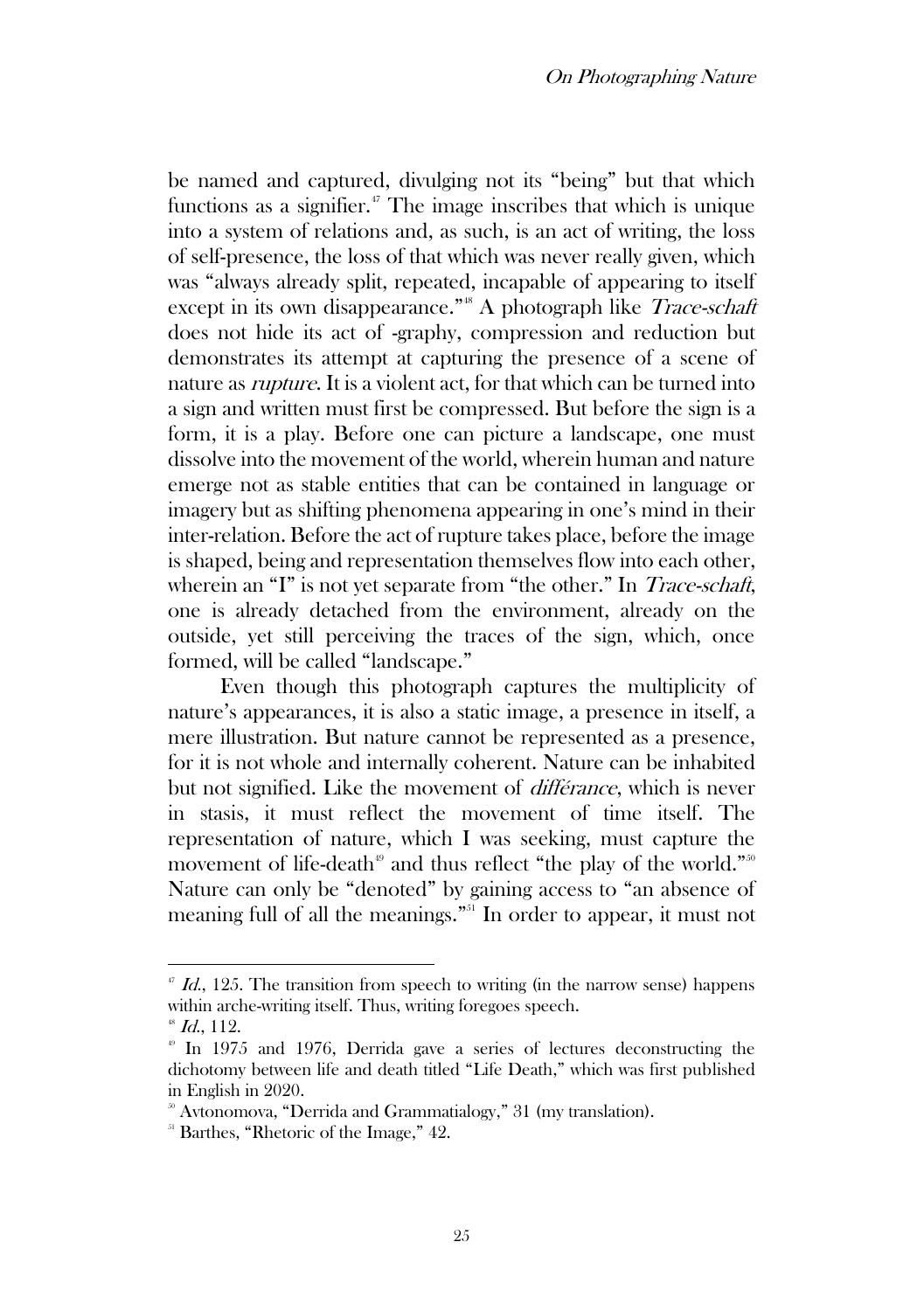be signified but entered through the movement of différance that itself does not move towards acquiring some quintessential presence but simply follows the logic of fateful chance, which is history. Rather than capturing presence, I would have to photograph absence.

## Through the deconstructivist lens: presence, absence and aftermath photography

One genre in particular situates the spectator in relation to what is not presented within the photographic frame. This genre, which bears the name of aftermath photography (or late photography), documents vacant places associated with past tragic events. Not limited to landscape images alone, it nonetheless often portrays natural scenes, showing, for example, the remains of concentration camps overgrown by forest, or still vistas of the blue sea covering shipwrecks. In short, late photography arrives late and captures traumatic absences. It refers to a time past and a time present and entangles the spectator within its temporal net. The mechanics of this process will be explained shortly, but for now I would like to clarify my interest in aftermath photography. Having learnt that the phenomenological appeal of the photograph happens at the level of the suspension of language, I started searching for an image that would set in motion the play of *différance* rather than furnish a stable meaning. For if I were to portray nature not as an object but as a field of agency, the photograph would have to deconstruct itself by removing the sense of separateness between the viewer and the image. The latter would have to obscure itself, call itself into question and invite the spectator to partake in an act of imaginative construction. I thus perceived the potential of aftermath photographs in light of Derrida's deconstructive method, which undoes binary oppositions (presence/absence, human/nature, subject/object) and explains their impossibility. But first I had to find out how a photograph might be perceived by a Derridean scholar.

Eduardo Cadava suggests that the photographic image is "a force of arrest," which "spaces time and temporalizes space"<sup>52</sup>-like any type of writing. However, this does not mean that the photograph captures a discrete state, since it would not be possible

<sup>&</sup>lt;sup>52</sup> Cadava, Words of Light, 61.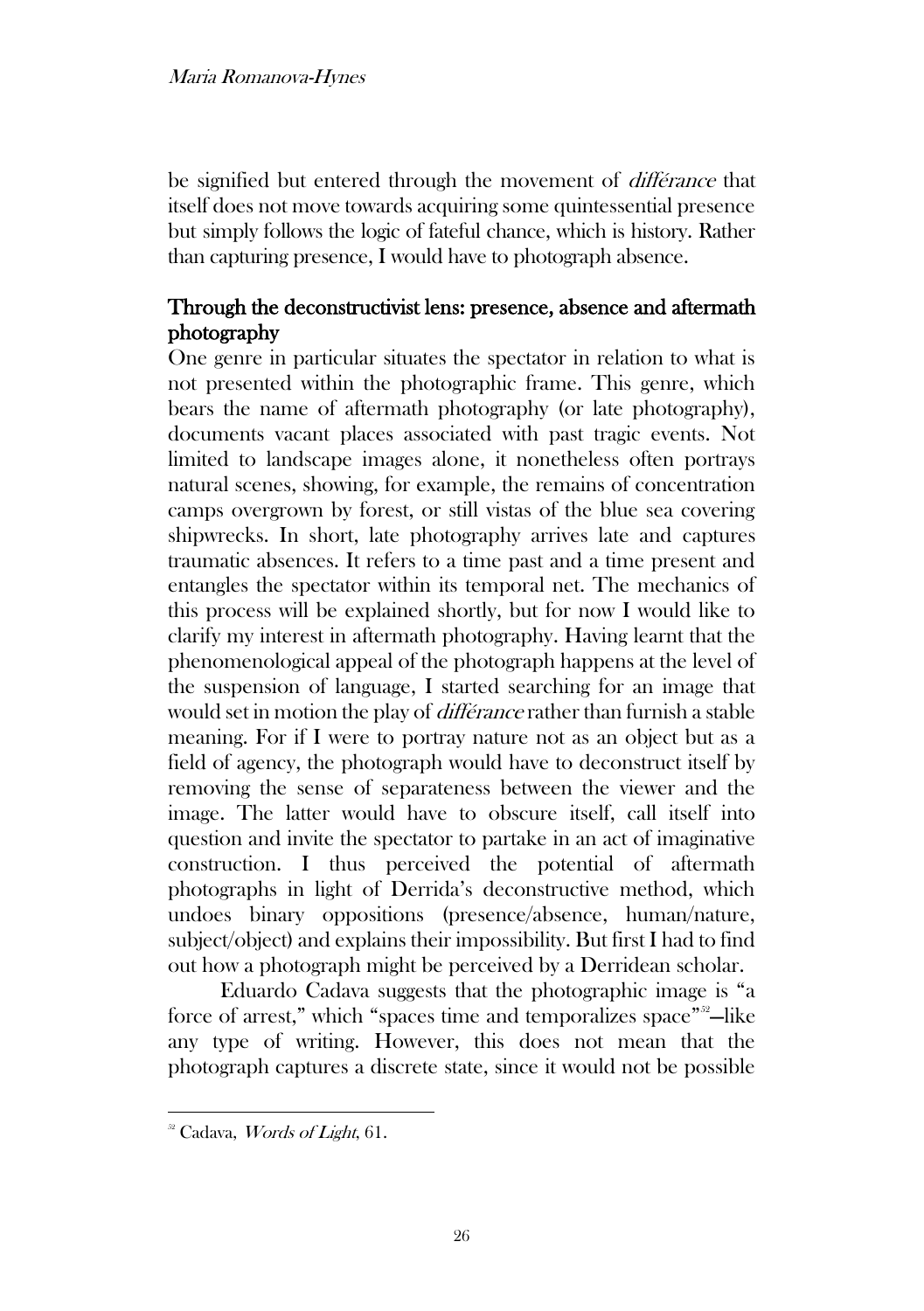to adjust one's shutter so that the camera would cleanly cut a moment from the stream of time. The image is by definition blurry. Cadava defines the photographed not as an atomic state but as a differential duration: "what eternally comes to pass—simultaneously what passes away and what survives this passing, that is, passing itself."<sup>53</sup> As such, the photograph is only an act of translation of an aspect of time into a unit of experience. Cadava echoes Derrida: "related to both the future and the past, the photograph constitutes the present by means of this relation to what it is not."<sup>54</sup> The "now" of a depicted event is never present, for it occupies heterogeneous time. Consequently, Derrida calls for a "break with the presumed phenomenological naturalism that would see in photographic technology the miracle of [giving] us a natural purity, time itself."<sup>55</sup> Rather, this technology gives us a trace of the so-called present that fails to arrive. For Derrida, Barthes' statement that "the denoted message in the photograph is absolutely analogical, which is to say continuous, outside of any recourse to a code"<sup>56</sup> would be erroneous, precisely because the photograph does not denote the signified. The "having-been-there" is in itself a signifier and, thus, cannot claim to capture its referent. It can only extend its signifying gesture to an absence, while remaining uncertain of its reference.

Electing a place based on "the historicity that is attached to it,"<sup>57</sup> the aftermath photograph gleans into a past time that cannot be shown and can never coincide with itself. It refers to the portrayed scene within a particular historical context and thus captures a duration—alluding to what had been within the illusory frame of the image's "now." Aftermath photographs deviate from traditional photojournalism by assuming a stance closer to forensic photography,<sup>58</sup> featuring no people, often aestheticizing the scenes they capture, and, most importantly, depending on captions for their interpretation.<sup>59</sup> It is through the text accompanying the image,

 $^{53}$  *Id.*, 39.

 $^{54}$  Id., 63.

<sup>&</sup>lt;sup>55</sup> Derrida, Copy, Archive, Signature, 9.

 $56$  Barthes, "The Photographic Message," 20.

<sup>57</sup> Shobeiri, Place, 112.

<sup>&</sup>lt;sup>58</sup> Campany, "Safety in Numbness," 124.

<sup>&</sup>lt;sup>59</sup> Shobeiri, *Place*, 112.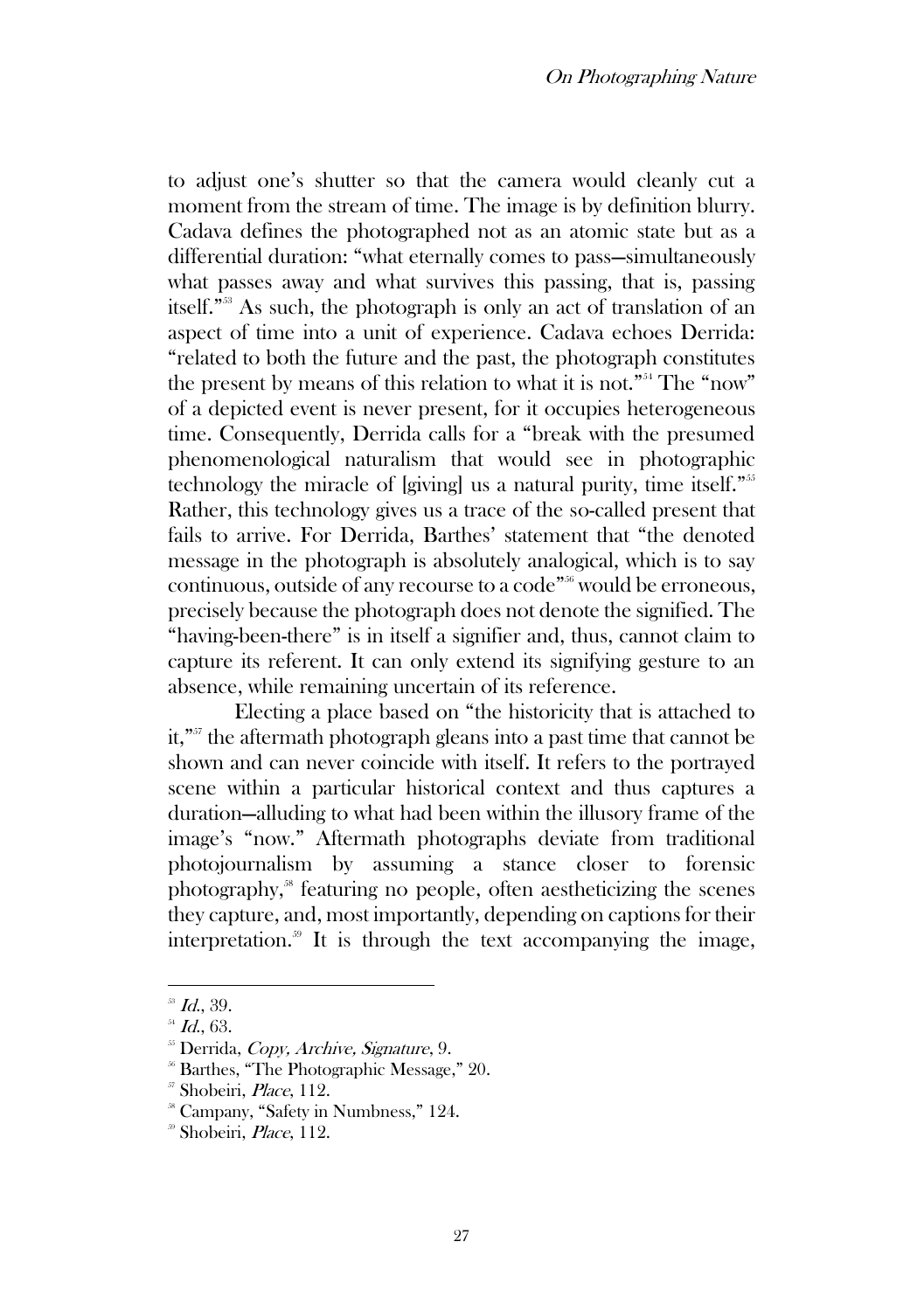serving the function of relay, that the photograph communicates its pastness and invites the spectator to unravel the threads of concomitant temporalities. Moreover, as Shobeiri suggests, by employing the landscape genre, which "has a strong affinity with the temporal dimension of seeing,"<sup>60</sup> the aftermath image "elongate[s] the act of looking." $n<sup>61</sup>$  Thus, the spectator is lured to see, but the reference of the image is obscure and points at a place of absence. On the one hand, it captures one's gaze, while, on the other, it suspends one's judgement. As a result, the aftermath photograph cannot serve as a sign signifying "a pre-existing reality,"<sup>62</sup> for it fails to denote its referent. Instead of capturing "reality," it only extends an uncertain gesture to the world, serving as a reference. And it is, perhaps, through this gesture that the photograph may "[exceed] its function as a sign<sup>"63</sup> and offer the "phenomenological fascination"<sup>64</sup> that Tom Gunning recognises in it.

I would, therefore, suggest that the aftermath photograph defers meaning, because it portrays that which had already "vanished into the unique past time of its event,"<sup>65</sup> thus drawing the viewer into the movement of différance. And, as a photographer, I see the potential of the aftermath image to portray the agency of nature, because in it the landscape is not just addressed by the spectator, but it addresses them back. Within its frame, presence spills into absence, and absence pervades presence. Through this play of shadows, nature begins to emerge.

 $\mathscr{L}$  Id., 123.

 $61$  Id., 113.

 $\textdegree$  Gunning, "What's the Point of an Index?," 45.

 $\mathscr{\mathscr{C}}$  Id., 48.

 $64$  Id., 45.

<sup>&</sup>lt;sup>65</sup> Derrida, "Deaths of Roland Barthes," 53.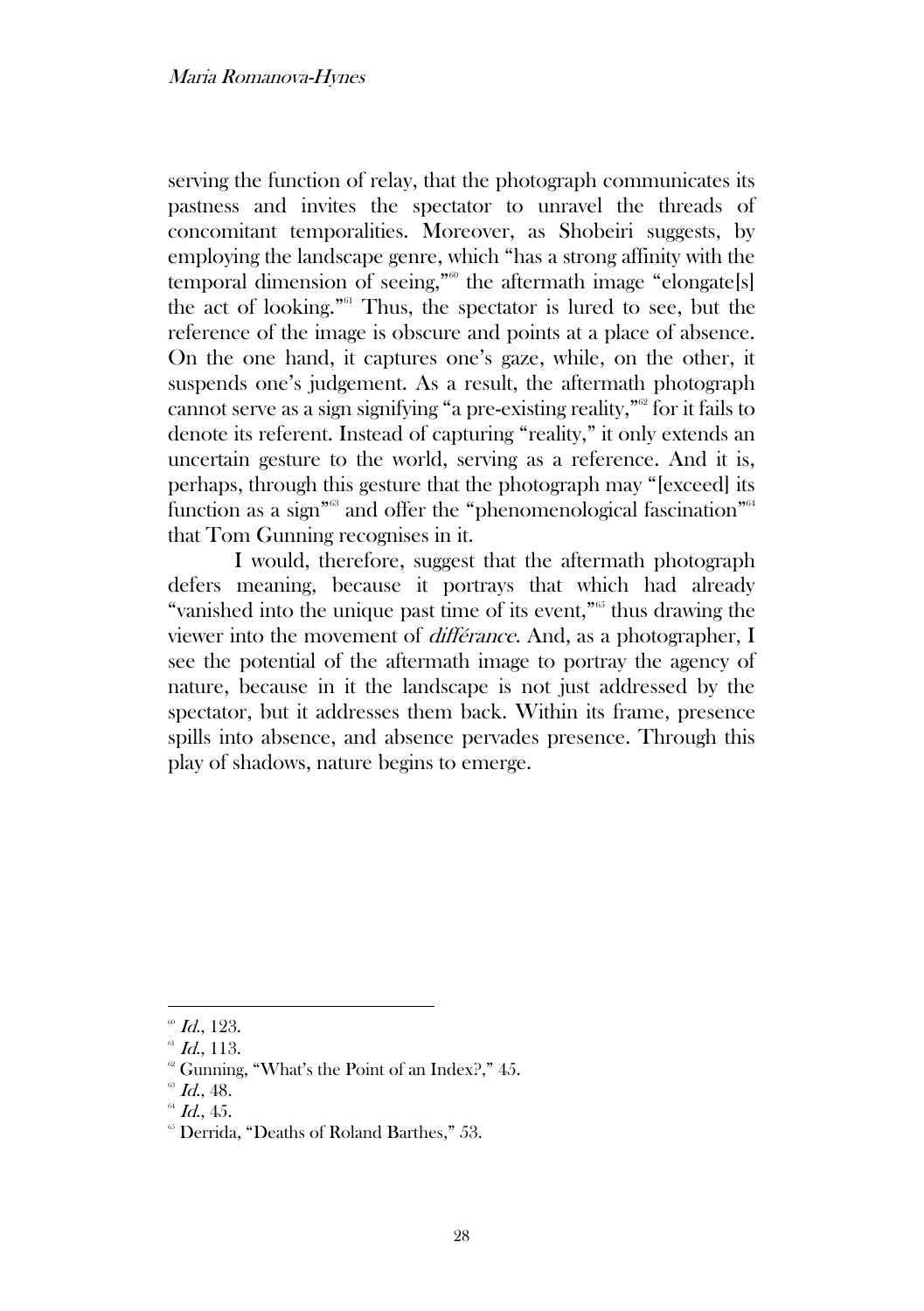

Figure 3: The Doo Lough Tragedy, 1849 (M. Romanova-Hynes, 2016/2021)

The west of Ireland is not just a beautiful part of the country; it is also a place associated with one of Ireland's major cultural traumas–namely, the Great Famine of 1845-1852.<sup>66</sup> During my time in the west of Ireland, I lived close to the lake Doo Lough and its surrounding mountains, a site that has come to symbolise Ireland's tragic colonial history. I took the photograph The Doo Lough Tragedy, 1849 because the locale fascinated me: upon looking at the lake, all I could see was the event that never ceased to take place in its non-presence. The photograph itself seemingly captures a spectacular landscape, but, through its caption, it further imparts a historical meaning that collides the past with the present, impregnated with the traces of remembered time. This is the story it refers to: In late March of 1849, Colonel Hogrove and Captain Primrose ordered the peasants, claiming relief, to follow them to a

 $66$  The Great Famine was caused by the failure of potato crops for several consecutive years due to a potato blight. It particularly affected areas in the west and south of Ireland, where the Irish language was dominant. It is estimated that between 1 and 1.5 million people died from disease and starvation, with a further 2 million people emigrating. Overall, the country's population was reduced by about 25%. Notably, during the Famine, Ireland continued to produce food for export to Great Britain.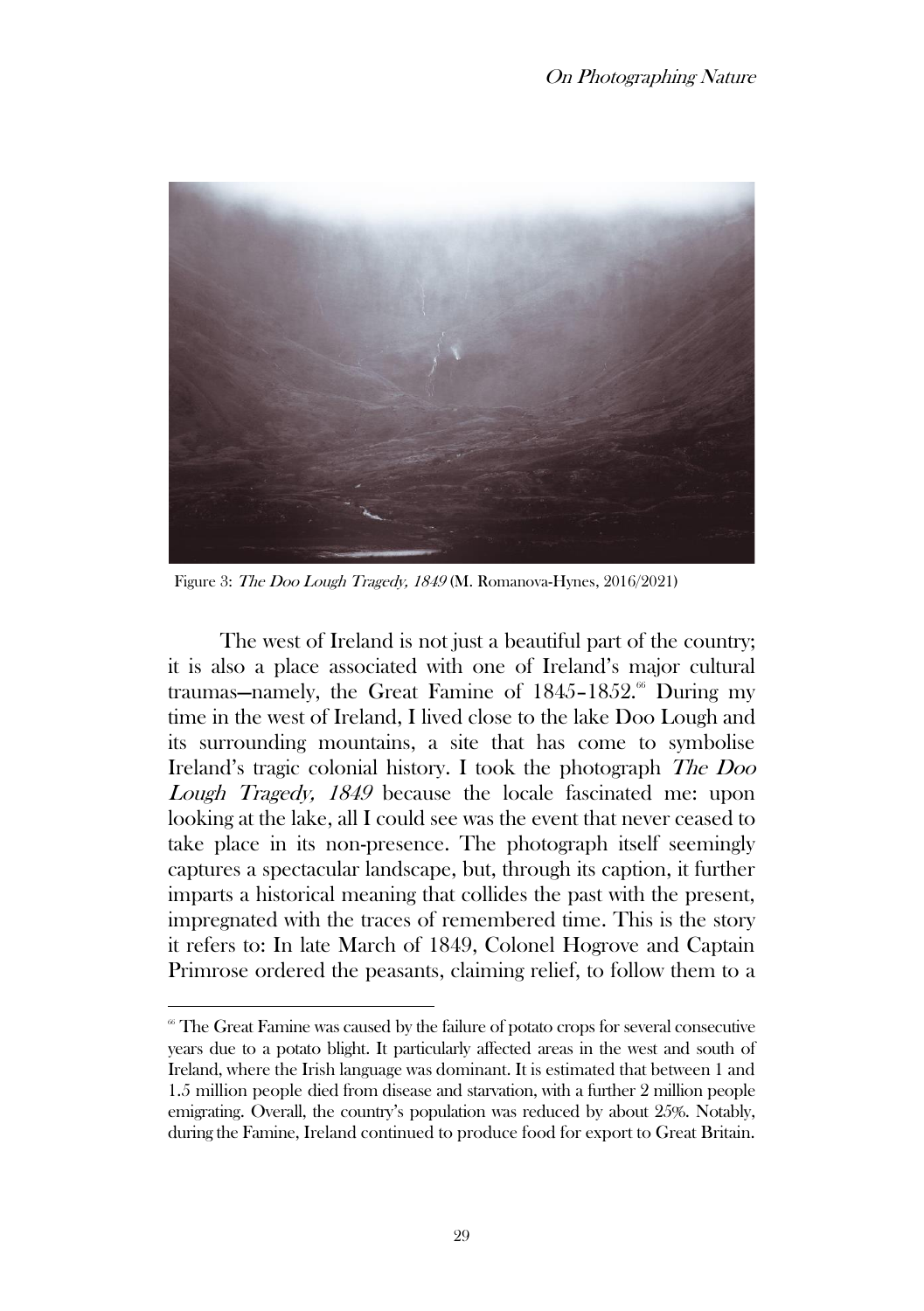hunting lodge situated on Doo Lough instead of meeting at the originally assigned village of Louisburgh. But when several hundred destitute people arrived, they were sent back empty-handed. On their journey, approximately 20 kilometres each way in harsh weather, many died from exhaustion and starvation. Some of the bodies were found on the road with grass in their mouths. $67$ 

Unlike Captured by the Mountain, The Doo Lough Tragedy, <sup>1849</sup> was not a sudden response to my immediate environment but the result of a prolonged reflection. It was conjured up from the imagination, as I perceived this scene as a faint echo of the past, a metaphor and a trace. What I realised while editing the photograph was that the image itself helped me to inhabit the landscape, as if it captured me within its frame. The longer I looked at it, the more I imagined myself in the position of someone standing there, hungry and in rugged clothes, on the verge of death. This image, accompanied by its caption, set up a stage upon which a play of my own imagination was beginning to take place. To see, in the case of aftermath photography, was not to see but to envisage. The theatricality of the image resulted from an encounter between the viewing subject and the spectral scene, whose referent is withheld and only alluded to by name.

The Great Famine left no photographic record, even though photographic technology was available at the time. $68$  There is no single surviving image, no "original" capturing the sight of the starving population, that may serve as a point of pictorial reference. So, when I look at The Doo Lough Tragedy, 1849, I only know that death was there. But let us imagine that the bodies of the hungry people were portrayed in place of absence. How would this change the perception of the scene? Would the photograph depict them? Would their lives be what it signified? No. I realised that I was naive to ever believe that the photograph could capture someone's (or something's) presence, for the starved people themselves would be

 $\sigma$ <sup>7</sup> A local fisherman told me a more metaphorical story. During the Famine, some people living in this area walked into the lake out of desperation. To drown in the icy-cold water was more desirable for them than to continue living. Now there stands a stone cross, overlooking Doo Lough, that commemorates the victims of famines all around the world.

<sup>&</sup>lt;sup>88</sup> O'Toole, "What would photos of the Great Famine have been like?"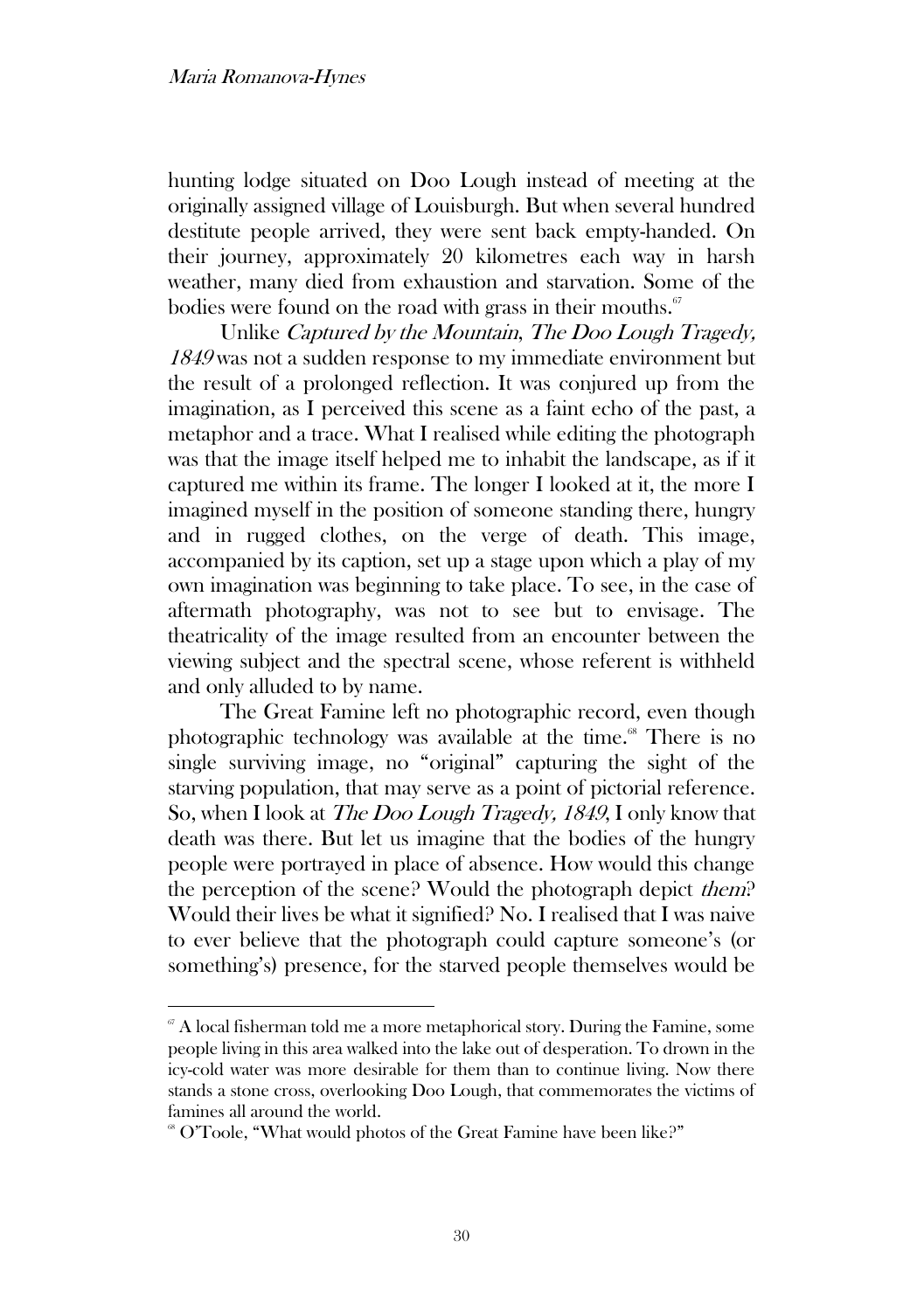signifiers. The photograph would capture not their being but their metaphorical (and in some cases, literal) death. The image would be their epitaph. The photograph would herald their disappearance, for every appearance within the photographic frame—be it a mountain or a person—is written by the image to be sacrificed to its discourse. All they would mean within the context of the photograph would be "hunger." They would be turned into an icon of starvation, inscribed into an episteme. So, what presence can a photograph signify, if not the erasure of presence? $6^{9}$  What truth can it denote if not writing, which is *différance*? The photograph obliterates its subjects by "condensing and immobilising what it seeks to represent"<sup>70</sup> and creates a differentiated moment, which is already a trace.

The aftermath genre recognises that photography stands in a negative differential relationship to what it photographs, for it can never reproduce the non-reproducible presence of phenomena but only seize their likeness. The aftermath photograph allows the photographer and the spectator alike to engage with photography as a relational medium. When I look at a scene of absence, serving as an uncertain reference to that which cannot be portrayed, I am invited to mentally reconstruct a vanished time. My body is drawn into the experience of the photograph, as the image becomes, in Elena del Río's words, "translated into a bodily response . . . body and image no longer function as discrete units, but as surfaces in contact, engaged in a constant activity of reciprocal re-alignment and inflection."<sup>71</sup> No longer on the outside of the photograph, I actively construct the scene, which could have never been mimetically presented in the first place.

The failure of mimetic reproduction prompts Cadava to suggest that "the photograph most faithful to the event of the photograph [would be] the least faithful one, the least mimetic one."<sup>72</sup> A faithful historical photograph would signal its not-havingbeen-there. It would conjure up nothing but a "ghostly emergence,"<sup>73</sup> for it would recognise that the otherness of the past simply cannot

<sup>&</sup>lt;sup>®</sup> Cadava, *Words of Light*, 109.

 $\sqrt[70]{1}$  Id., 92.

<sup>&</sup>lt;sup>71</sup> Del Río, "Foundation of the Screen," 101.

 $72$  Cadava, *Words of Light*, 15.

 $73$  *Ibid.*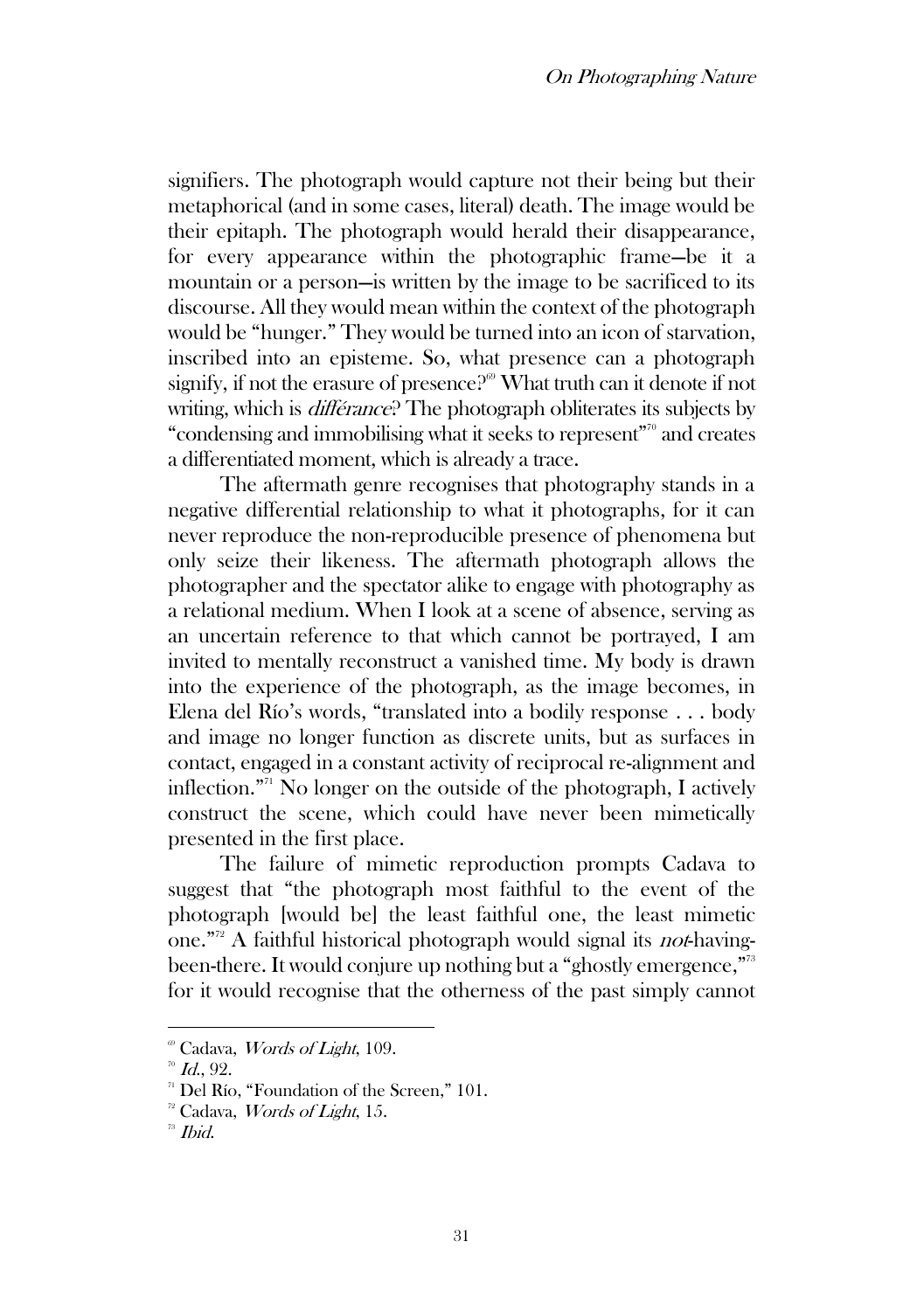be experienced in the form of a presence.<sup>74</sup> It would reveal itself as a trace, as the absence-presentness of meaning, which emerges not out of itself but out of the play of différance. This photograph could never be known, but it could be experienced. It would not point at an origin but only the past-futureness of self-effacing time. As such, it would give agency to its subjects rather than turn them into the objects of spectatorship.

The fidelity act of an aftermath photograph, such as *The Doo* Lough Tragedy, 1849, is thus to "[withhold] a sense of knowing"<sup>75</sup> and to fashion a perspective instead. Rather than "denoting" the "presence" of the victims, the photograph connotes it. Having adopted the viewpoint of the people who were "there" and who suffered, I view the landscape *with* them. As a result, the enfolding nature within the scene acquires its own agency as "the world in which we stand."<sup>76</sup> Nature, here, is sensually conceived. Through this photograph, I start imagining the world they would have seen. Inhabiting the surrounding environment, I ask myself: "They stood in front of this view, this mountain, this water. Where could they have escaped?" The mountain is too high to climb, too bare to nourish. It frames the scene on all sides, capturing me within nature that is inescapable. Nature rises as a force that underlies people's very existence, containing them, pre-empting them and showing their ultimate dependency on its resources. The site of the Doo Lough tragedy has outlived the tragedy and its victims. As a photographer and a spectator, I come to mourn, surrendering myself to death. Thus, I would argue, the aftermath photograph gives rise to what Barthes terms as punctum, a phenomenological state of arrest and intensity, enabling me to transform into an active witness of time itself<sup> $7$ </sup> and putting me in relation to the event referenced within the image, which mediates not between the signifier and the signified but transitory temporalities.

When one sees the bare ground where people died of starvation, one experiences a vague recollection of death, pointing

 $74$  Derrida, *Of Grammatology*, 70.

 $\overline{5}$ <sup>35</sup> Brett, *Photography and Place*, 6.

 $76$  Quoted in Shobeiri, *Place*, 23 (my italics).

<sup>77</sup> Barthes, Camera Lucida, 119.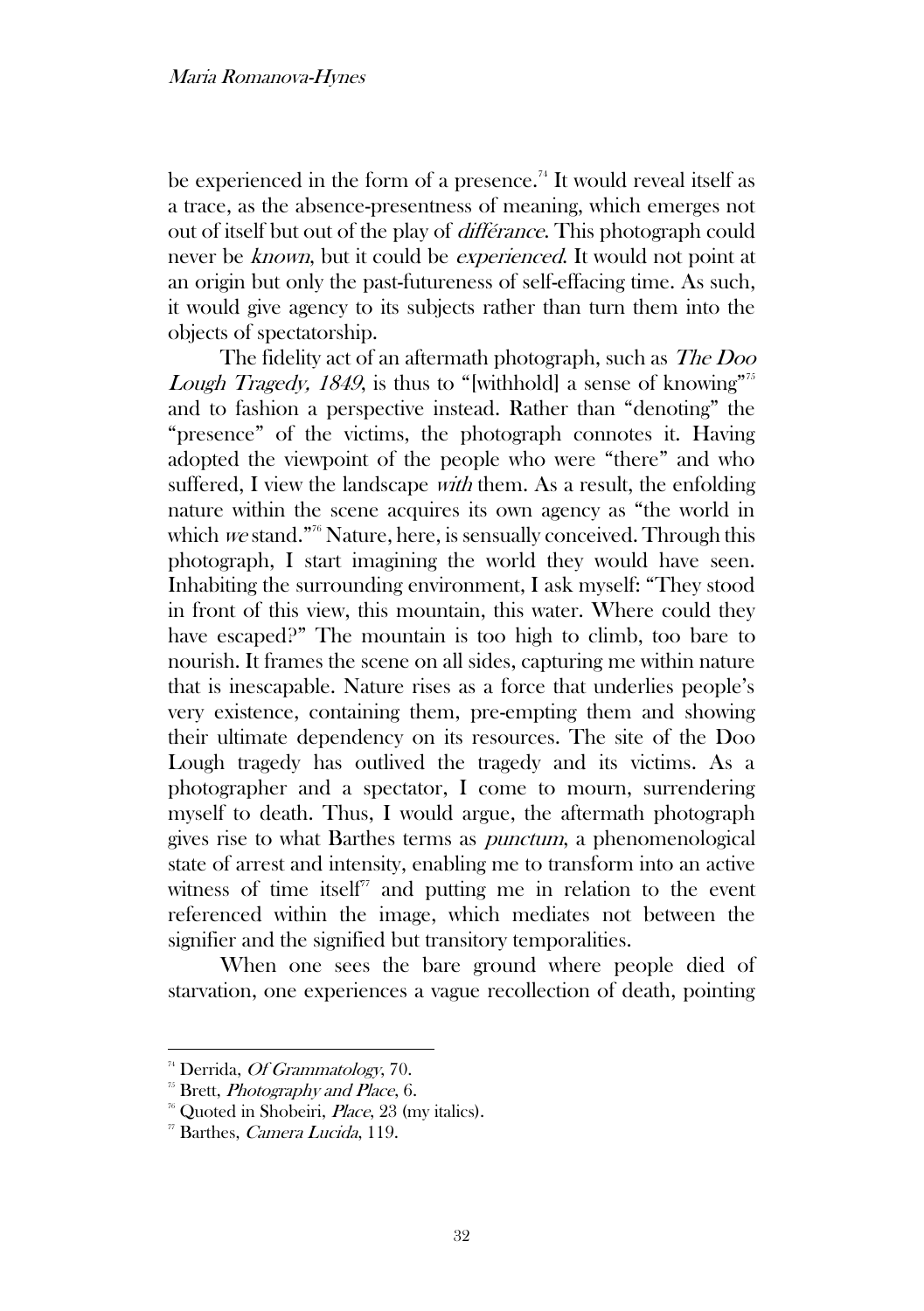back at one's own position.<sup>78</sup> Thus, the viewer unknowingly partakes in the play of différance, being written by the photograph, invented by a multitude of voices, and then erased again. The self-effacing work of traces within the photographic image thus furnishes a mode of witnessing, wherein neither nature nor people are seen as objects, pictured within the photographic frame, but interrelated agencies. Having said that, it should be noted that the landscape here is "staged" in so far as it is dependent on the interplay between the caption and the image. While the photograph's reference is uncertain, its signifying gesture relies on the spectator's familiarity with the context of the event—the Great Famine, identified by a date, 1849, and the word "tragedy." Thus, for the phenomenal play of absence to take place, the presence of the text must first invoke the phantoms of history.

The absence within the image defers meaning. As an image "bound with an uncertainty and anxiety," it does not intend "to fix the floating chain of signifieds in such a way as to counter the terror of uncertain signs."<sup>79</sup> In it, nature is felt in its still potency and human suffering is felt in its resounding silence. The image does not hide the play of writing behind the mask of a denoted "there," which would trick the viewer into proclaiming their knowledge of where "there" is. Rather, it is a photograph faithful to its own infidelity, for it reveals the lacuna present at the centre of every photograph: its absent referent.

## **Conclusion**

My quest to take a photograph of nature led me to address the question of what nature is to me. As it turned out, nature is not just the mountains, the ocean and the fields, but the whole complex of living phenomena—a world at play—unfolding in aeonial time and involving me with it. Nature cannot be framed in a static shot; it cannot be denoted as a whole and internally coherent self-contained presence. It cannot be signified, reduced to an object of spectatorship. If a photograph of nature is to possess the slightest measure of what Proust called "the dignity which it ordinarily lacks,"

<sup>&</sup>lt;sup>78</sup> Baer, Spectral Evidence, 68.

 $\degree$  Barthes, "Rhetoric of the Image," 39.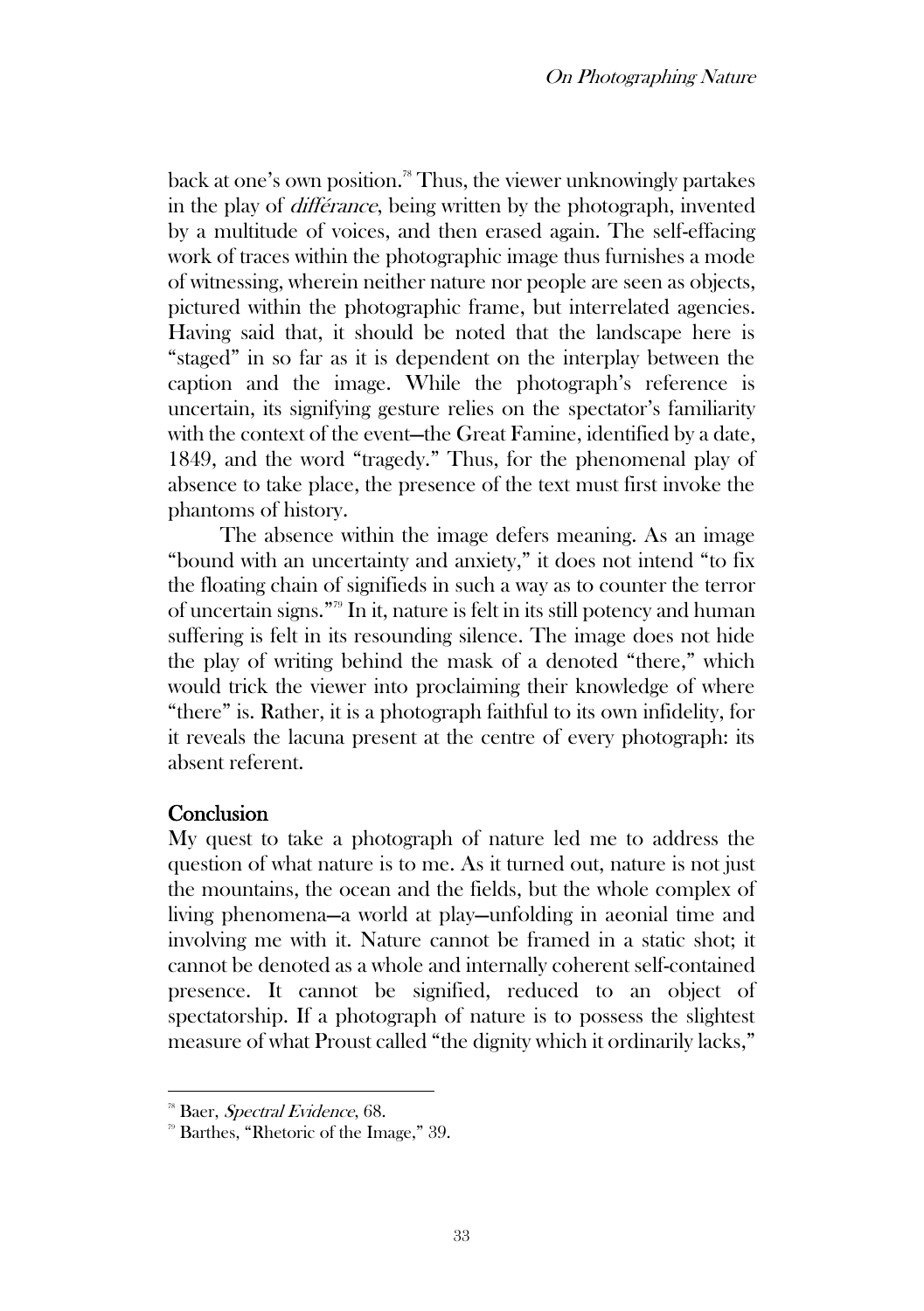it must affect the spectator and further engage them as a participant in an act of imaginative creation.

Therefore, the photograph portraying a phenomenal world at play must itself become a field of play. An image of nature must conceal more than it can ever reveal, for if it were to put the viewer in the position of knowledge and mastery over its referent, it would no longer suggest the relationality between the observer and the observed. To retain its agency, nature must appear in the mind of the viewer not as a fixed sign but as a trace, evading capture and easy categorisation. Moreover, it must be felt, for in order for meaning to have any significance at all, it must be sensed before it can be known.<sup>80</sup>

In this article, I have tried to outline how my experience with aftermath photography, which focuses on absence rather than presence, taught me to engage the subjectivity of the spectator and explore the phenomenological potential of photography. I realised that what I value in this medium is not its denotational claims but, on the contrary, its spectrality, revealing nothing but a "ghostly emergence."<sup>81</sup> It is the phantoms that hold sway, and for nature to have agency in a photographic representation, it, too, must become a phantom, emerging out of the play of différance. My task as a photographer, therefore, is not to collect likenesses but to set up a stage upon which objects, people and places can acquire their spectral agency, so that, in Derrida's words, "[one] could speak of these photographs as of a thinking, as a pensiveness without a voice, whose only voice remains suspended."<sup>82</sup> The photograph is a performance. The camera, thus, should not mirror its referents, for it cannot. Rather, it should put the spectator in relation to their own limited time.

<sup>&</sup>lt;sup>80</sup> Barthes, *The Pleasure of the Text*.

<sup>&</sup>lt;sup>81</sup> Cadava, *Words of Light*, 15.

<sup>&</sup>lt;sup>82</sup> Quoted in Derrida, Copy, Archive, Signature, ix.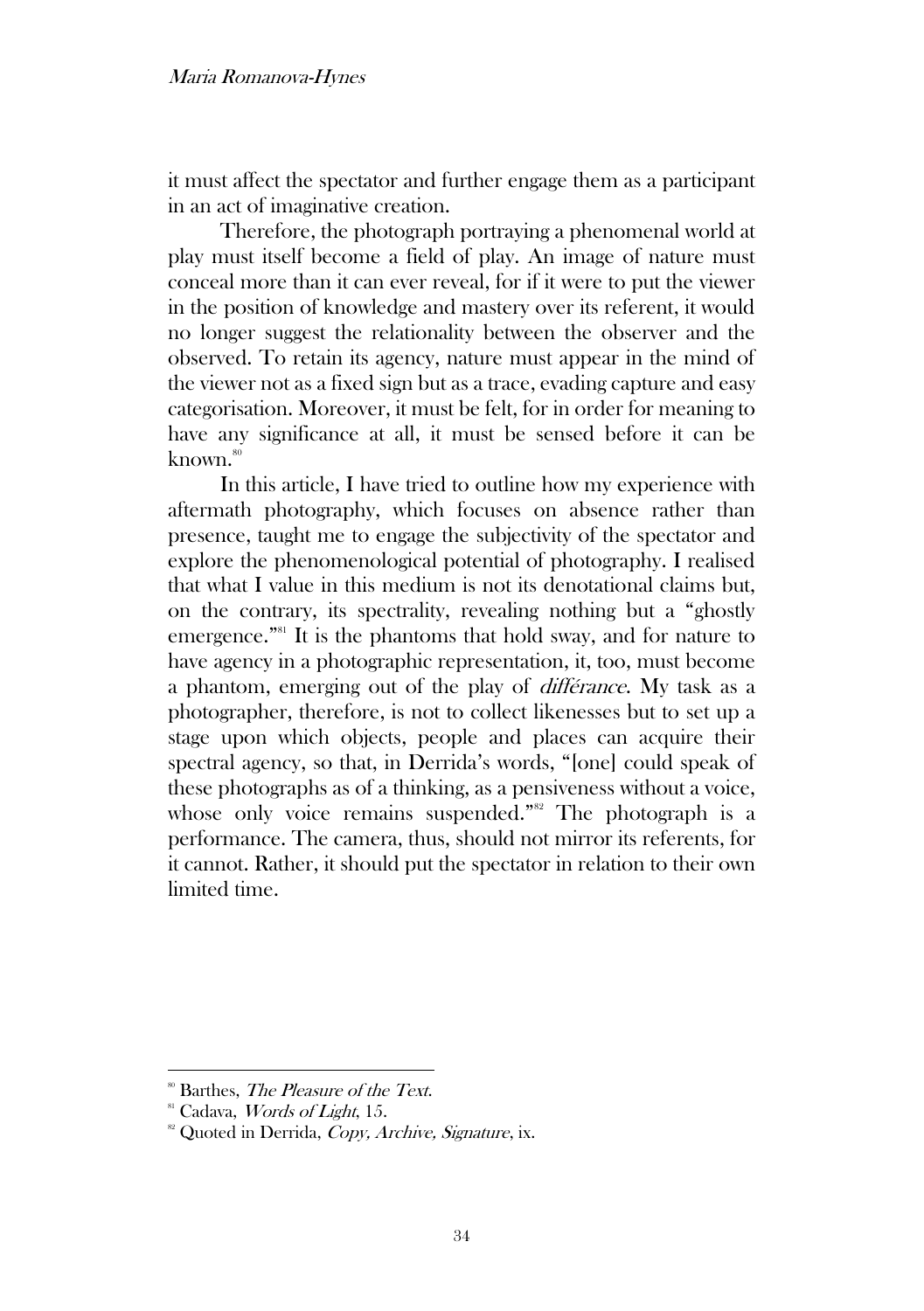#### **Bibliography**

- Avtonomova, Natalia. "Derrida i Grammatologiya" [Derrida and Grammatology]. In O Grammatologii [Of Grammatology], 7-71. Moscow: Ad Marginem, 2000.
- Baer, Ulrich. Spectral Evidence: The Photography of Trauma. Cambridge: The MIT Press, 2002.
- Barthes, Roland. Camera Lucida. Translated by Mikhail Ryklin. Moscow: Ad Marginem, 2013.
- --. The Pleasure of the Text. Translated by Richard Miller. New York: Farrar, Straus and Giroux, 1975.
- --. "The Photographic Message." In *Image Music Text*. Edited and translated by Stephen Heath, 15-31. London: Fontana Press, 1977.
- --. "The Rhetoric of the Image." In *Image Music Text*. Edited and translated by Stephen Heath, 32-51. London: Fontana Press, 1977.
- Baudrillard, Jean. *The Perfect Crime*. Translated by Chris Turner. London & New York: Verso, 1996.
- Brett, Donna West. Photography and Place: Seeing and not Seeing Germany after <sup>1945</sup>. New York: Routledge, 2016.
- Cadava, Eduardo. Words of Light: Theses on the Photography of History. Princeton: Princeton University Press, 1997.
- Campany, David. "Safety in Numbness: Some Remarks on Problems of 'Late Photography." In Where is the Photograph? Edited by David Green, 123-132. Brighton: Photoforum, 2003.
- Del Río, Elena. "The Body as Foundation of the Screen: Allegories of Technology in Atom Egoyan's Speaking Parts." Camera Obscura, nos. 37/38 (summer 1996): 94-115.
- Derrida, Jacques. Copy, Archive, Signature: A Conversation on Photography. Edited by Gerhard Richter. Stanford: Stanford University Press, 2010.
- --. *Of Grammatology*. Translated by Gayatri Chakravorty Spivak. Baltimore and London: The Johns Hopkins University Press, 1997.
- --. "The Deaths of Roland Barthes." In The Work of Mourning. Edited by Pascale-Anne Brault and Michael Naas, 31-67. Chicago, IL and London: University of Chicago Press, 2001.
- De Saussure, Ferdinand. Course in General Linguistics. Edited by Charles Bally and Albert Sechehaye. Translated by Wade Baskin. New York: Philosophical Library, 1959.
- Gunning, Tom. "What's the Point of an Index? or, Faking Photographs." In Still Moving: Between Cinema and Photography. Edited by Karen Redrobe Beckman and Jean Ma, 23-40. New York: Duke University Press, 2008.
- Husserl, Edmund. The Phenomenology of Internal Time-Consciousness. Edited by Martin Heidegger. Translated by James S. Churchill. Bloomington: Indiana University Press, 2019.
- Kracauer, Siegfried. "Photography." In The Past's Threshold: Essays on Photography. Edited by Philippe Despoix and Maria Zinfert. Translated by Conor Joyce, 27-44. Zurich-Berlin: Diaphanes, 2014.